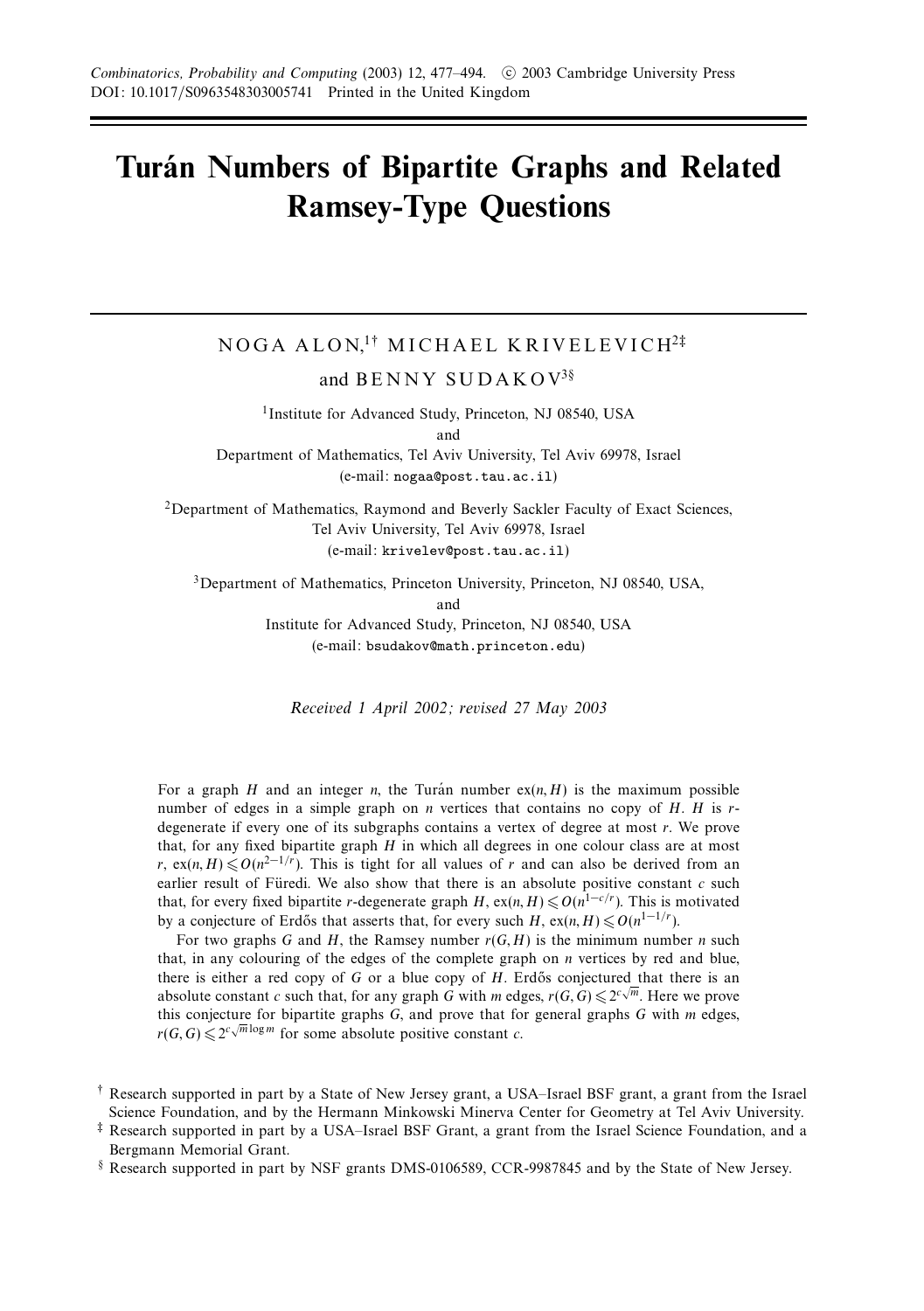These results and some related ones are derived from a simple and yet surprisingly powerful lemma, proved, using probabilistic techniques, at the beginning of the paper. This lemma is a refined version of earlier results proved and applied by various researchers including Rödl, Kostochka, Gowers and Sudakov.

#### **1. Introduction**

All graphs considered here are finite, undirected and simple. For a graph *H* and an integer *n*, the Turán number  $ex(n, H)$  is the maximum possible number of edges in a simple graph on *n* vertices that contains no copy of *H*. The asymptotic behaviour of these numbers for graphs of chromatic number at least 3 is well known: see,  $e.g.,$  [4]. For bipartite graphs *H*, however, the situation is considerably more complicated, and there are relatively few nontrivial bipartite graphs *H* for which the order of magnitude of  $ex(n, H)$  is known. Our first result here asserts that, for every fixed bipartite graph *H* in which the degrees of all vertices in one colour class are at most *r*,  $ex(n, H) \le O(n^{2-1/r})$ . This result, which can also be derived from an earlier result of Füredi  $[14]$ , is tight for every fixed r, as shown by the constructions in [17] and [2]. Our proof is different from that in [14], and provides somewhat stronger estimates.

A graph is *r*-degenerate if every one of its subgraphs contains a vertex of degree at most *r*. An old conjecture of Erdős ([9], see also [7], [13]) asserts that, for every fixed *r*degenerate bipartite graph *H*, ex(*n, H*)  $\leq O(n^{2-1/r})$ . Here we prove that there is an absolute constant *c* > 0, such that, for every such *H*,  $ex(n, H) \leq n^{2-c/r}$ .

Our technique here provides several Ramsey-type results as well. For two graphs *G* and *H*, the Ramsey number  $r(G, H)$  is the minimum number *n* such that, in any colouring of the edges of the complete graph on *n* vertices by red and blue, there is a red copy of *G* or a blue copy of *H*. If  $G = H$  we sometimes denote  $r(G, G)$  by  $r(G)$ .

Our first Ramsey-type result is that, for every graph *H* with *h* vertices, maximum degree *r* and chromatic number  $k \ge 2$ , and for every integer *m*,

$$
r(H, K_m) \leqslant \left(\frac{100m}{\log m}\right)^{(2r-k+2)(k-1)/2} (\log m)h^r.
$$

This is nearly tight for  $k = 2$ , but is probably far from being tight for large values of  $k$ .

One of the basic results in Ramsey Theory is the fact that, for the complete graph *G* with *m* edges,  $r(G) = 2^{\Theta(\sqrt{m})}$ . A conjecture of Erdős (see [7]) asserts that there is an absolute constant *c* such that, for any graph *G* with *m* edges,  $r(G) \le 2^{c\sqrt{m}}$ . Here we prove this conjecture for bipartite graphs *G*, and prove that, for general graphs *G* with *m* edges,  $r(G) \leq 2^{c\sqrt{m}\log m}$  for some absolute positive constant *c*.

The basic tool in the proof of most of the results here is a simple and yet surprisingly powerful lemma, whose proof is probabilistic. An early variant of this lemma was first proved in [8] and [19], and versions that are closer to the one we prove and apply here have been proved and applied in [15], [23], [20] and [3]. There is no doubt that variants of the lemma will find additional applications as well.

Our notation is mostly standard. Here is some less conventional notation. Given a graph  $G = (V, E)$ , for  $v \in V$  and  $U \subset V$  let  $N_G(v, U)$  be the set of all neighbours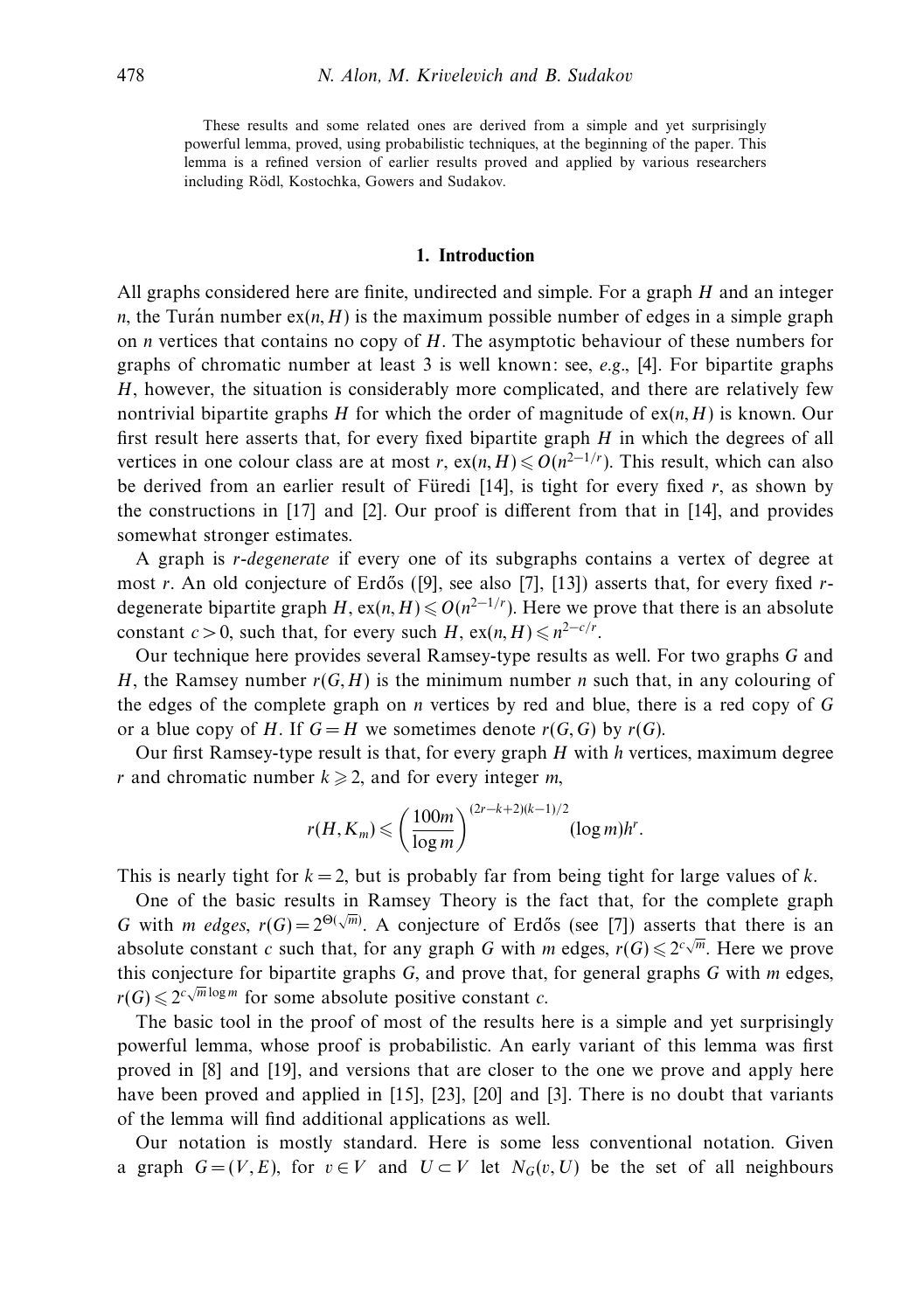of *v* in *U*;  $d_G(v, U) = |N_G(v, U)|$ ; let also  $N_G(v) = N_G(v, V)$ ; for a subset  $U \subset V$  denote  $N_G^*(U) = \{v \in V : (v, u) \in E(G) \text{ for every } u \in U\}$ , the common neighbourhood of *U* in *G*.

The rest of the paper is organized as follows. In the next section we prove our basic lemma and apply it to bounding the Turan numbers of bipartite graphs with bounded degrees on one side. In Section 3 we bound the Turán numbers of degenerate bipartite graphs. In Sections 4 and 5 we prove the Ramsey-type results mentioned above, and in Section 6 we improve the estimate of Füredi for the Turán numbers of certain generic bipartite graphs. The final section contains some concluding remarks and open problems.

Throughout the paper we make no attempts to optimize various absolute constants. To simplify the presentation, we often omit floor and ceiling signs whenever these are not crucial. All logarithms are in the natural base *e*, unless otherwise specified.

#### **2. Turan numbers of bipartite graphs of given maximum degree ´**

We start with the following basic lemma, whose proof is probabilistic.

**Lemma 2.1.** Let a, b, n, r be positive integers. Let  $G = (V, E)$  be a graph on  $|V| = n$  vertices with average degree  $d = 2|E(G)|/n$ . If

$$
\frac{d^r}{n^{r-1}} - \binom{n}{r} \left(\frac{b-1}{n}\right)^r > a-1,\tag{2.1}
$$

then *G* contains a subset  $A_0$  of at least a vertices such that every *r* vertices of  $A_0$  have at least *b* common neighbours.

**Proof.** Let *T* be a subset of *r* random vertices of *V*, chosen uniformly with repetitions. Set

$$
A = N_G^*(T) = \{ v \in V : T \subseteq N(v) \}.
$$

Let *X* denote the cardinality of *A*. By linearity of expectation,

$$
\mathbb{E}[X] = \sum_{v \in V} \left(\frac{|N(v)|}{n}\right)^r = \frac{1}{n^r} \sum_{v \in V} |N(v)|^r \ge \frac{1}{n^r} n \left(\frac{\sum_{v \in V} |N(v)|}{n}\right)^r
$$

$$
= \frac{1}{n^{r-1}} \left(\frac{2|E(G)|}{n}\right)^r = \frac{d^r}{n^{r-1}},
$$

where the inequality follows from the convexity of  $f(x) = x^r$ .

Let *Y* denote the random variable counting the number of *r*-tuples in *A* with fewer than *b* common neighbours. For a given *r*-tuple  $R \subseteq V$ , the probability that *R* will be a subset of *A* is precisely  $(\frac{|N_G^*(R)|}{n})^r$ . As there are at most  $\binom{n}{r}$  subsets *R* of cardinality  $|R| = r$ for which  $|N_G^*(R)| \leq b - 1$ , it follows that

$$
\mathbb{E}[Y] \leqslant {n \choose r} \left(\frac{b-1}{n}\right)^r.
$$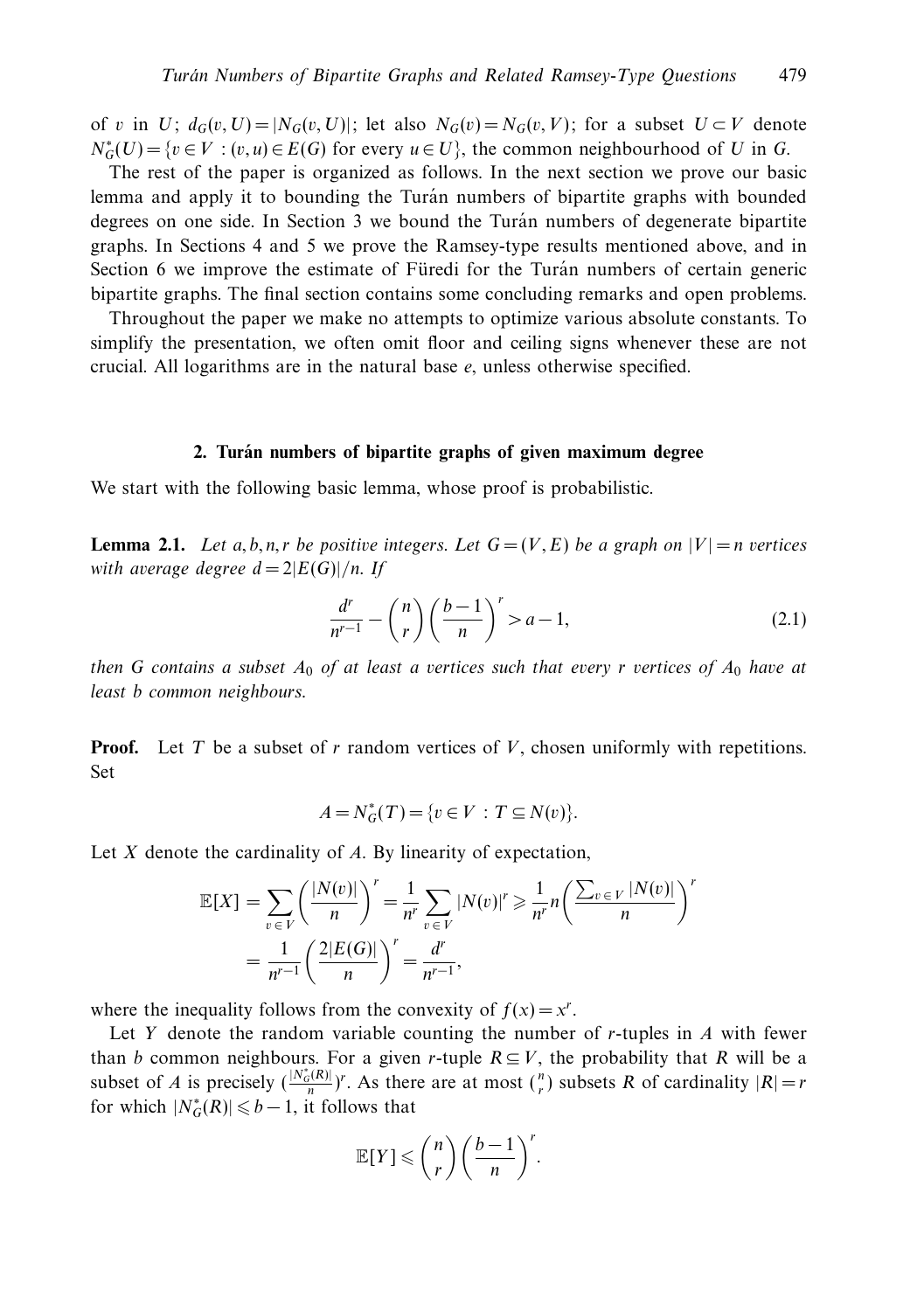Applying linearity of expectation once again and recalling condition (2.1) of the lemma, we conclude that

$$
\mathbb{E}[X-Y] \geq \frac{d^r}{n^{r-1}} - \binom{n}{r} \left(\frac{b-1}{n}\right)^r > a-1.
$$

Hence there exists a choice for *T* such that for the corresponding set *A* we get  $X - Y \ge a$ . Pick such a set, and for every *r*-tuple from *A* with fewer than *b* common neighbours, delete one vertex from *A*. Denote the obtained set by  $A_0$ . Then  $|A_0| \ge a$ , and every *r*-tuple of vertices of *A*<sup>0</sup> has at least *b* common neighbours. This completes the proof. П

**Theorem 2.2.** Let  $H = (A \cup B, F)$  be a bipartite graph with sides *A* and *B* of sizes  $|A| = a$ and  $|B| = b$ , respectively. Suppose that the degrees of all vertices  $b \in B$  in *H* do not exceed *r*. Let  $G = (V, E)$  be a graph on  $|V| = n$  vertices with average degree  $d = 2|E(G)|/n$ . If

$$
\frac{d^r}{n^{r-1}} - \binom{n}{r} \left(\frac{a+b-1}{n}\right)^r > a-1,
$$

then *G* contains a copy of *H*.

**Proof.** Let  $v_1, \ldots, v_b$  be the vertices of *B*. By Lemma 2.1 (with  $a + b$  playing the role of *b*) there is a subset  $A_0 \subset V(G)$  of cardinality  $|A_0| = a$  such that every *r*-subset of  $A_0$  has at least *a* + *b* common neighbours in *G*. Next we find an embedding of *H* in *G* described by an injective function  $f : A \cup B \rightarrow V(G)$ . Start by defining  $f : A \rightarrow A_0$  to be an arbitrary bijection. Now embed the vertices of *B* one by one. Suppose that the current vertex to be embedded is  $v_i \in B$ ,  $1 \leq i \leq b$ . By the assumption on *H*,  $v_i$  has at most *r* neighbours in *H*, all of them obviously in *A*. Let  $N_i \subseteq A$  be the set of neighbours of  $v_i$  in *A*,  $|N_i| \le r$ . The set of images  $f(N_i) = \{f(v_i) : v_i \in N_i\}$  is a subset of  $A_0$  of cardinality at most *r*, and has therefore at least  $a + b$  common neighbours in *G*. As the total number of vertices embedded so far is strictly less than  $a + b$ , there is a vertex  $w \in V(G)$  connected to all vertices in  $f(N_i)$  and not used in the embedding previously. Set  $f(v_i) = w$ . It is immediate from the above description that once the embedding ends, the function *f* produces a copy of *H* in *G*. П

**Corollary 2.3.** Let *H* be a bipartite graph with maximum degree *r* on one side. Then there exists a constant  $c = c(H) > 0$  such that

$$
ex(n, H) \leqslant cn^{2-\frac{1}{r}}.
$$

Note that the last corollary is tight for every value of  $r \geq 2$ . Indeed, by the construction in [2] (modifying that in [17]), and by the well-known results of [21], for every fixed  $s \ge (r-1)! + 1$  the Turan number of the complete bipartite graph  $K_{r,s}$  is  $\Theta(n^{2-1/r})$ . Note also that the assertion of the corollary can be deduced from the main result of Füredi in [14]. An improved version of his result is proved in Section 6.

#### **3. Turan numbers of bipartite degenerate graphs ´**

Recall that a graph is *r*-degenerate if every one of its subgraphs contains a vertex of degree at most *r*. We need the following easy and well-known fact.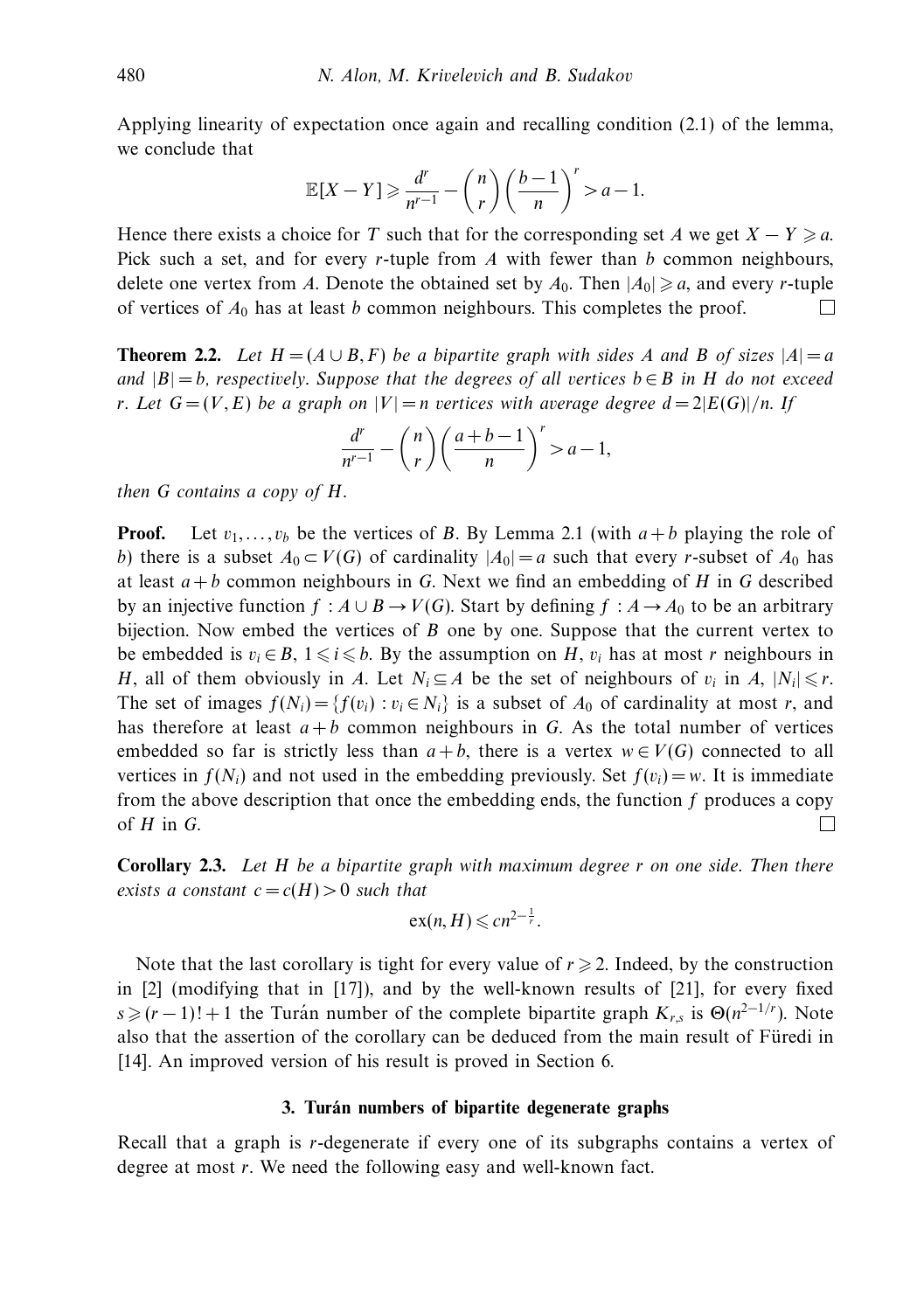**Proposition 3.1.** Let  $H = (U, F)$  be an *r*-degenerate graph on  $|U| = h$  vertices. Then there is an ordering  $(v_1, \ldots, v_h)$  of the vertices of *H* such that for every  $1 \leq i \leq h$  the vertex  $v_i$  has at most *r* neighbours  $v_i$  with  $j < i$ .

The following lemma is similar to a result proved in [20].

**Lemma 3.2.** For every integer  $r \geq 1$  and every integer *n*, every graph  $G = (V, E)$  with  $|V| = n$  $v$ ertices and at least n<sup>2−1</sup><sup>1</sup> edges contains disjoint sets  $A_1, B_1 \subset V$  such that every *r*-tuple of vertices in  $A_1$  has at least  $n^{\frac{1}{10}}$  common neighbours in  $B_1$ , and every *r*-tuple of vertices in  $B_1$ has at least  $n^{\frac{1}{10}}$  common neighbours in  $A_1$ .

**Proof.** Note first that, since  $n^{2-\frac{1}{10r}} < n^2/2$ ,  $n > 2^{10r} > 1000$ . Partition the vertex set *V* into disjoint sets *A*, *B* of cardinalities  $|A| = \left[\frac{n}{2}\right], |B| = \left\lfloor \frac{n}{2} \right\rfloor$  such that at least half of the edges of *G* cross between *A* and *B*. (The existence of such a partition can be proved, for example, by choosing a set *A* of the desired size at random and by estimating the expected number of edges between *A* and its complement.) Let  $G_1$  denote the bipartite subgraph of  $G$ consisting of all edges of *G* between *A* and *B*. Obviously,  $|E(G_1)| \ge \frac{1}{2}|E(G)| \ge \frac{1}{2}n^{2-\frac{1}{10r}}$ .

Choose at random a subset  $T_1 \subset B$  consisting of 4*r* (not necessarily distinct) random members of *B*. Thus  $|T_1| \le 4r$ . Denote

$$
A_0 = A_0(T_1) = \{a \in A : T_1 \subseteq N_{G_1}(a)\}.
$$

Let  $X = |A_0|$ . Let *Y* be the random variable counting the number of 3*r*-tuples in  $A_0$  whose common neighbourhood in *B* has fewer than  $n^{\frac{1}{10}}$  vertices. We estimate the expectations of *X* and *Y* , that is,

$$
\mathbb{E}[X] = \sum_{a \in A} \left( \frac{d_{G_1}(a, B)}{|B|} \right)^{4r} \geqslant |A| \left( \frac{|E(G_1)|}{|A||B|} \right)^{4r} \geqslant 2^{4r-1} n^{1-\frac{4r}{10r}} \geqslant 2n^{0.6},
$$

where the first inequality follows from the convexity of  $f(x) = (x/|B|)^{4r}$ .

In order to estimate the expected value of *Y*, observe that for a fixed 3*r*-tuple  $R \subset A$ the probability that *R* will be a subset of  $A_0$  is precisely  $\left(\frac{|N_{G_1}^*(R)|}{|R|}\right)$  $\frac{f_{G_1}(R)|}{|B|}$ <sup>4*r*</sup>. As there are at most  $\binom{|A|}{3r}$  subsets *R* of cardinality 3*r* of *A* for which  $|N^*_{G_1}(R)| < n^{0.1}$ , it follows that

$$
\mathbb{E}[Y] \leqslant {\binom{|A|}{3r}} {\binom{n^{0.1}}{|B|}}^{4r} \leqslant {\left(\frac{e|A|}{3r}\right)^{3r}} {\binom{n^{0.1}}{|B|}}^{4r} = {\left(\frac{e|A|}{3r|B|}\right)^{3r}} {\binom{n^{0.4}}{|B|}}^r \leqslant 1.
$$

By linearity of expectation we conclude that  $\mathbb{E}[X - Y] = \mathbb{E}[X] - \mathbb{E}[Y] \geq n^{0.6}$ . Hence there exists a choice of  $T_1$  for which  $X - Y \geq n^{0.6}$ . Choose such a  $T_1$ , and for each 3*r*-tuple in  $A_0$  with fewer than  $n^{0.1}$  common neighbours, delete one vertex from  $A_0$ . It follows that there is a set  $A_1 \subset A$  of cardinality  $|A_1| \geq n^{0.6}$  such that

every 3r-tuple in 
$$
A_1
$$
 has at least  $n^{0.1}$  common neighbours in B. (3.1)

Fix an  $A_1$  as above.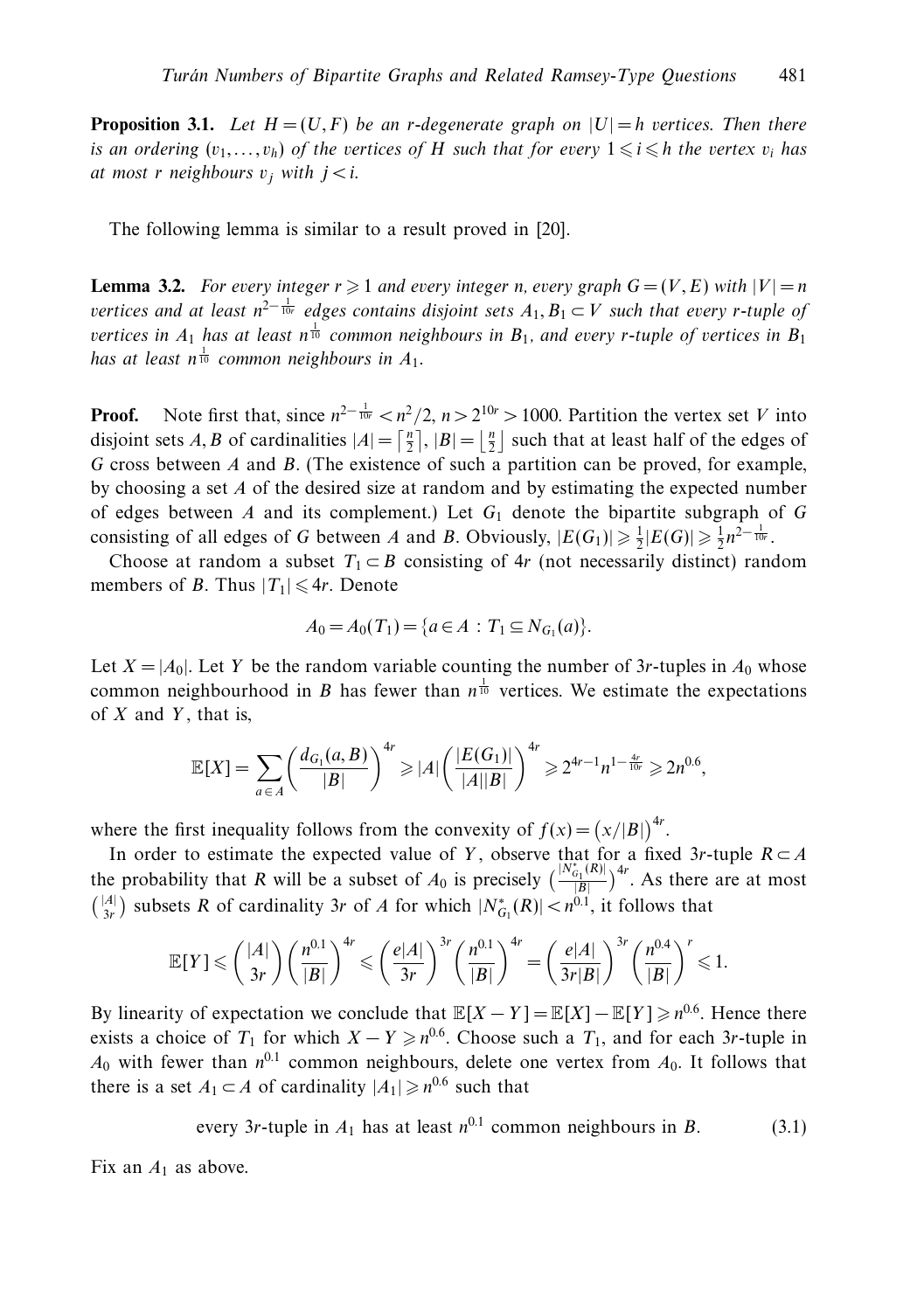Now choose at random a subset  $T_2 \subset A_1$  consisting of 2*r* (not necessarily distinct) uniformly chosen members of  $A_1$ . Note that  $|T_2| \le 2r$ , and set

$$
B_1=B_1(T_2)=\{b\in B\,:\, T_2\subseteq N_{G_1}(b)\}.
$$

We estimate the probability that  $B_1$  contains an *r*-tuple  $R_1$  whose common neighbourhood in  $A_1$  has less than  $n^{\frac{1}{10}}$  vertices. As in the calculation of  $\mathbb{E}[Y]$  above, this probability is at most

$$
{|B| \choose r} \left(\frac{n^{0.1}}{|A_1|}\right)^{2r} \leqslant \frac{|B|^r}{r!} (n^{-0.5})^{2r} \leqslant \frac{n^r}{2^r r!} \cdot n^{-r} < 1.
$$

Hence there exists a choice of  $T_2$  for which

every *r*-tuple in  $B_1$  has at least  $n^{0.1}$  common neighbours in  $A_1$ . (3.2)

We claim that the pair  $(A_1, B_1)$  fulfils the requirements of the lemma. Indeed, for  $B_1$  the desired property holds by (3.2). To show it for  $A_1$ , consider an arbitrary subset  $S \subset A_1$ of cardinality  $|S| = r$ . As  $|S \cup T_2| \le |S| + |T_2| \le r + 2r = 3r$ , by (3.1) the set  $S \cup T_2$  has at least  $n^{0.1}$  common neighbours in *B*. Observe, crucially, that by the definition of  $B_1$  all common neighbours of  $T_2$  in *B* belong to  $B_1$ . It follows that  $N_{G_1}^*(S \cup T_2) \subseteq N_{G_1}^*(T_2) \subseteq B_1$ and  $|N_{G_1}^*(S \cup T_2)| \ge n^{0.1}$ . As  $N_{G_1}^*(S) \cap B_1 = N_{G_1}^*(S \cup T_2)$ , the statement is proved. П

**Theorem 3.3.** Every graph  $G = (V, E)$  on  $|V| = n$  vertices with  $|E(G)| \ge n^{2 - \frac{1}{10r}}$  edges contains every *r*-degenerate bipartite graph  $H = (A \cup B, F)$  with  $|A|, |B| \le n^{0.1}$ .

**Proof.** Let  $h = |A| + |B|$ . Order the vertices of *H* in such a way that, for every  $1 \le i \le h$ , a vertex  $v_i \in V(H)$  has at most *r* neighbours preceding it. Such an ordering is possible by Proposition 3.1.

Now apply Lemma 3.2 to *G* to get disjoint subsets  $A_1, B_1 \subset V(G)$  such that every *r*-tuple of vertices in  $A_1$  has at least  $n^{0.1}$  common neighbours in  $B_1$ , and every *r*-tuple in  $B_1$  has at least  $n^{0.1}$  common neighbours in  $A_1$ . We construct an embedding  $f : V(H) \to V(G)$  by placing images of vertices from  $A$  into  $A_1$ , and images of vertices of  $B$  into  $B_1$ .

To construct the desired embedding, we proceed according to the chosen order  $(v_1, \ldots, v_h)$ of the vertices of *H*. If the current vertex  $v_i \in V(H)$  is a vertex from *A*, we first locate the images  $f(v_i)$ ,  $j < i$ , of the already embedded neighbours of  $v_i$  in *B*. The set  $\{f(v_i)$ : *j* < *i*,  $(v_j, v_i)$  ∈  $E(H)$ } is a subset of  $B_1$  of cardinality at most *r*. It therefore has at least  $n^{0.1}$ common neighbours in *A*1, and obviously not all of them have already been used in the embedding. We pick one unused vertex *w* and set  $f(v_i) = w$ . If  $v_i \in B$ , we can repeat the above argument, interchanging the roles of *A*<sup>1</sup> and *B*1. □

**Corollary 3.4.** For every *r*-degenerate bipartite graph *H* on *h* vertices and for every  $n \geq n_0(H) = h^{10}$ ,

$$
\mathrm{ex}(n,H)\leqslant n^{2-\frac{1}{10r}}.
$$

In fact the constant 10 in this corollary can be improved to 4 as stated in the following theorem, whose proof is similar to that of one of the lemmas in [3]. This theorem also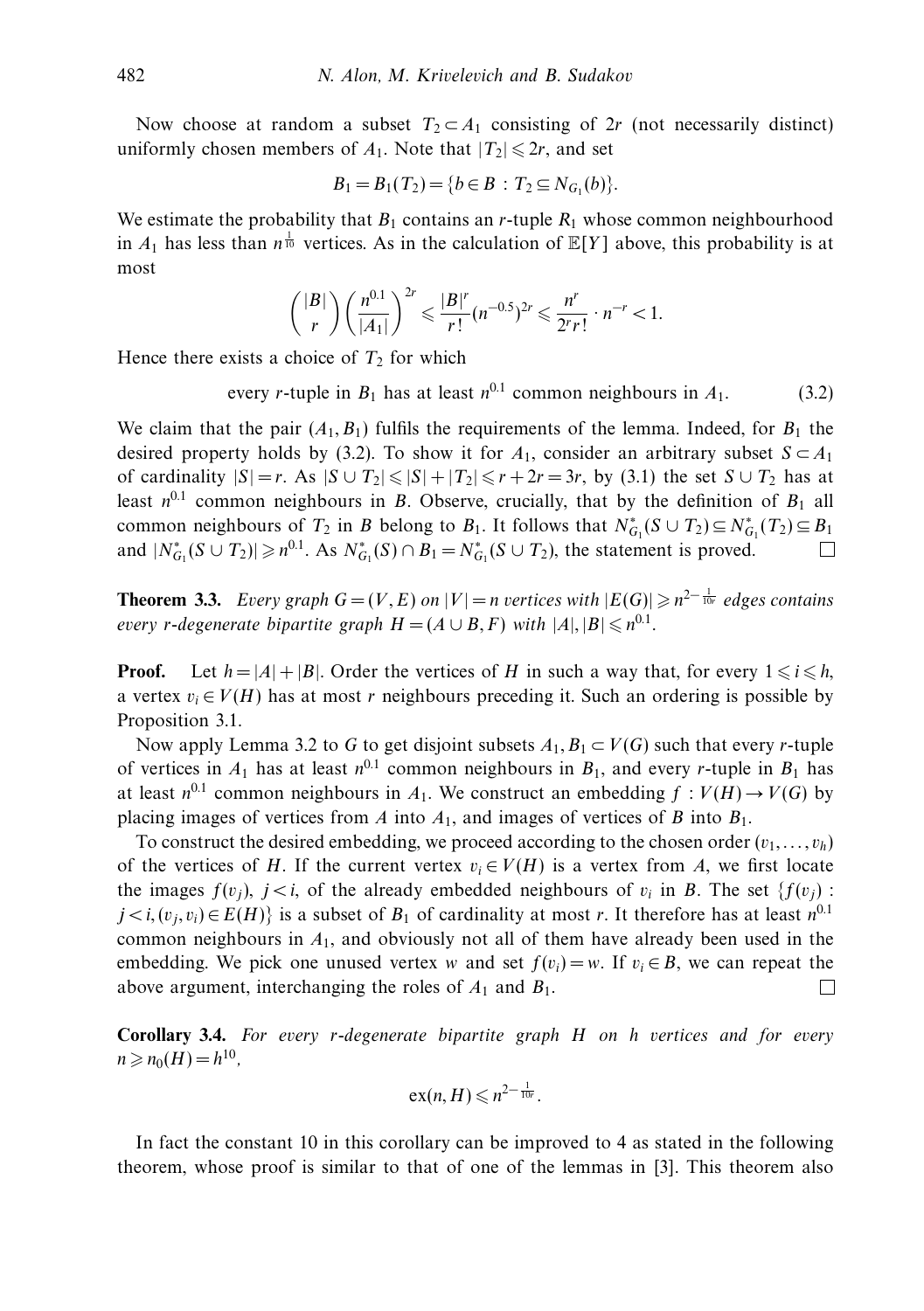improves the estimate in Theorem 3.3, but we believe it is instructive to include the somewhat simpler proof of that theorem as well, and present the next proof separately.

**Theorem 3.5.** Let H be a bipartite r-degenerate graph of order h. Then, for all  $n \geq h$ ,

$$
ex(n, H) \leqslant h^{1/2r} n^{2-\frac{1}{4r}}.
$$

**Proof.** The claim is trivial for  $r = 1$  and we thus assume  $r \ge 2$ . Let G be a graph of order *n* with at least  $h^{1/2r}n^{2-\frac{1}{4r}}$  edges. As described in the proof of Lemma 3.2, there is a bipartite subgraph  $G_1$  of  $G$  with parts  $A$  and  $B$  of sizes  $|A| = \lfloor n/2 \rfloor$  and  $|B| = \lfloor n/2 \rfloor$  such that  $|E(G_1)| \geq \frac{1}{2}|E(G)| \geq \frac{1}{2}h^{1/2r}n^{2-\frac{1}{4r}}$ .

Choose at random an ordered subset *T* consisting of 2*r* (not necessarily distinct) random members of *B*. Denote  $A' = N_{G_1}^*(T) = \{a \in A : T \subseteq N_{G_1}(a)\}$ . Let  $X = |A'|$ . Let *Y* be the random variable counting the number of ordered 3*r*-tuples of vertices in *A* whose common neighbourhood in *B* has fewer than *h* vertices. We next estimate the expectations of  $X^{2r}$  and of *Y*. Using the convexity of  $f(x) = (x/|B|)^{2r}$ , we get

$$
\mathbb{E}[X] = \sum_{a \in A} \left( \frac{d_{G_1}(a, B)}{|B|} \right)^{2r} \geq |A| \left( \frac{|E(G_1)|}{|A||B|} \right)^{2r} \geq 2^{2r-2} h n^{1-\frac{2r}{4r}} \geq 2hn^{1/2},
$$

where we used the fact that  $|A| = \lfloor n/2 \rfloor > n/4$ . By Jensen's inequality and the fact that the function  $z^{2r}$  is convex,  $\mathbb{E}[X^{2r}] \geq \mathbb{E}[X]^{2r} \geq (2h)^{2r} n^r$ . As explained in the proof of Lemma 3.2,

$$
\mathbb{E}[Y] \leqslant |A|^{3r} \left(\frac{h-1}{|B|}\right)^{2r} < |A|^r h^{2r} < h^{2r} n^r.
$$

By linearity of expectation we conclude that

$$
\mathbb{E}\left[X^{2r} - Y - h^{2r}\binom{n}{r}\right] = \mathbb{E}\left[X^{2r}\right] - \mathbb{E}\left[Y\right] - h^{2r}\binom{n}{r}
$$

$$
> 2^{2r}h^{2r}n^r - h^{2r}n^r - h^{2r}\binom{n}{r} > 0.
$$

Hence we can fix a choice of *T* such that  $X^{2r} - Y - h^{2r} \binom{n}{r} > 0$ .

Call an ordered subset *S* of 2*r* (not necessarily distinct) elements of *A* bad if:

- (i) all elements of *S* are contained in the common neighbourhood of a set  $U \subset B$  of size *r* for which  $|N^*_{G_1}(U) \cap A'| < h$ , or
- (ii) there exists an ordered subset *R* of 3*r* elements of  $A'$  whose first  $2r$  members form the ordered set *S*, such that  $|N^*_{G_1}(R)| < h$ .

Otherwise it is called *good*. To rephrase, *S* is good if: (i) for every  $U \subset B$  of size  $|U| = r$ , for which  $S \subseteq N^*_{G_1}(U)$ , we have

$$
\left|N_{G_1}^*(U)\cap A'\right|\geqslant h,\tag{3.3}
$$

and (ii) for all subsets  $W \subseteq A'$  of size  $|W| = r$ ,

$$
\left|N_{G_1}^*(S\cup W)\right|\geq h. \tag{3.4}
$$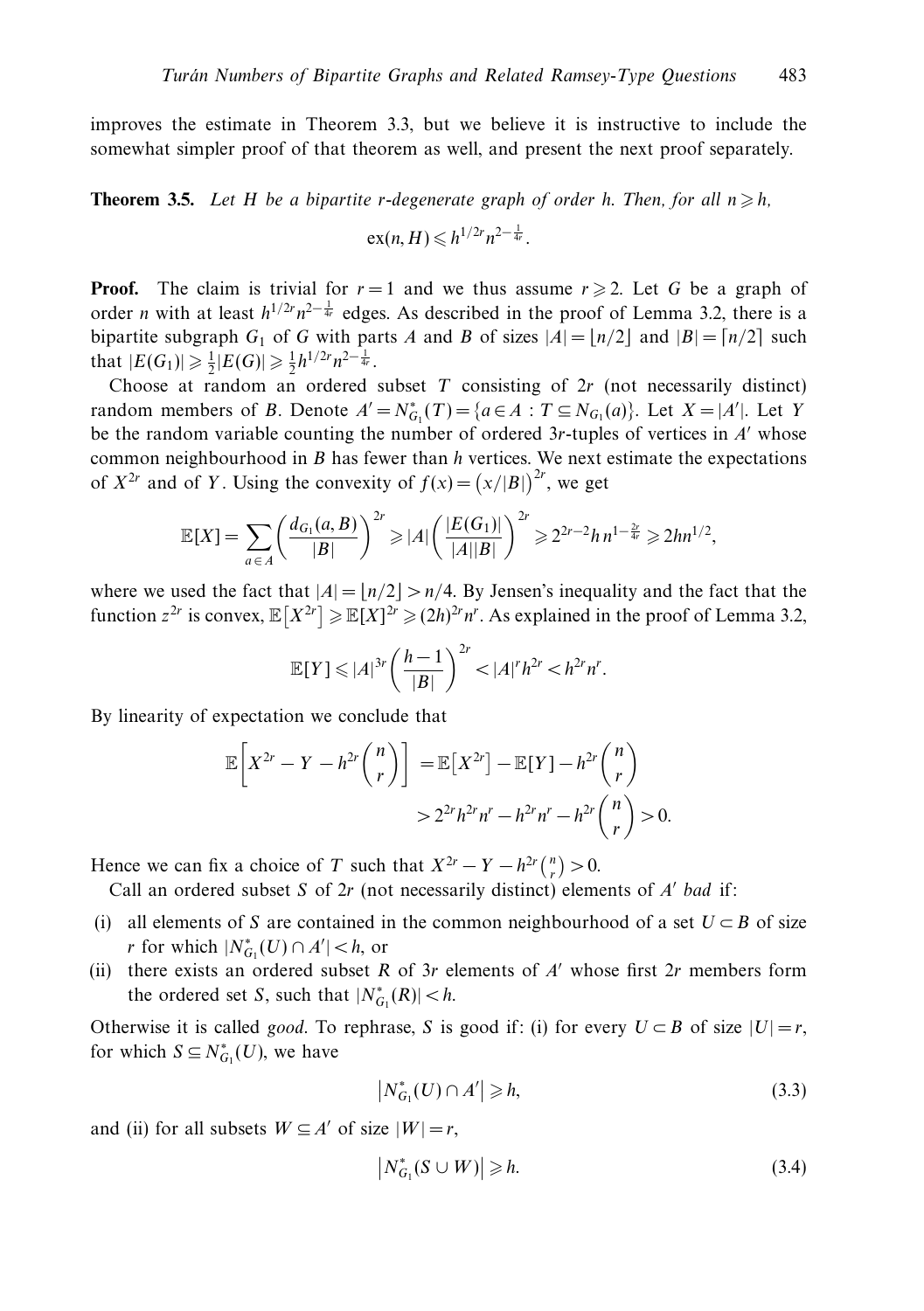Every subset  $U \subset B$  satisfying  $|N_{G_1}^*(U) \cap A'| < h$  creates at most  $(h-1)^{2r} < h^{2r}$  bad ordered 2*r*-tuples in *A'*, and every ordered subset  $R \subset A'$  of size 3*r* with  $|N^*_{G_1}(R)| < h$ generates exactly one bad ordered 2*r*-tuple. Therefore, the total number of bad ordered 2*r*-tuples is at most  $Y + h^{2r} \binom{n}{r} < X^{2r}$ . It follows that there is some ordered 2*r*-tuple  $S \subset A'$ which is good. Fix such a good *S* and define  $B' = N_{G_1}^*(S) = \{b \in B : S \subset N_{G_1}(b)\}$ . As in the derivation of Theorem 3.3, to complete the proof it suffices to show that every *r*-tuple of vertices in  $A'$  has at least  $h$  common neighbours in  $B'$ , and every  $r$ -tuple of vertices in  $B'$  has at least *h* common neighbours in  $A'$ . For  $B'$  the desired property follows directly from the fact that *S* is good, and from (3.3). To show it for *A* consider an arbitrary subset  $W \subset A'$  of cardinality *r*. Let  $S \cup W$  denote the ordered 3*r*-tuple of elements of  $A'$  starting with the 2*r* members of *S* and continuing with the *r* members of *W*. By (3.4),  $|N_{G_1}^*(S \cup W)| \geq h$ . The crucial observation is now that, by the definition of *B'*, all common neighbours of *S* in *G*<sub>1</sub> belong to *B*'. Hence  $|N^*_{G_1}(W) \cap B'| = |N^*_{G_1}(S \cup W)| \ge h$ . This completes the proof.

Substituting, for example,  $h = n^{1/4}$  in the last theorem, we obtain the following strengthening of Theorem 3.3.

**Theorem 3.6.** Every graph  $G = (V, E)$  on  $|V| = n$  vertices with  $|E(G)| \geq n^{2-\frac{1}{8r}}$  edges contains every *r*-degenerate bipartite graph  $H = (A \cup B, F)$  with at most  $n^{1/4}$  vertices.

As mentioned in the Introduction, an old conjecture of Erdős ([9], see also [7]), asserts that, for every fixed *r*-degenerate bipartite graph *H*,  $ex(n, H) = O(n^{2-1/r})$ . Moreover, for  $r = 2$  Erdős conjectured (see [13], [12], [7]) that, for any fixed bipartite graph *H*,  $ex(n, H) = O(n^{3/2})$  if and only if *H* is 2-degenerate. The last theorems do not prove any of these conjectures, but do supply an estimate of a similar form, and hence provide evidence to support them. The problem of reducing the constant 4 in Theorem 3.5, all the way to 1, remains a challenging open question whose resolution seems to require some additional ideas.

### **4. Ramsey numbers of graphs with given maximum degree**

In this section we describe an application of Lemma 2.1 in the proof of the following Ramsey-type result.

**Theorem 4.1.** Let H be a graph with *h* vertices and chromatic number  $k \geqslant 2$ . Suppose that there is a proper *k*-colouring of *H* in which the degrees of all vertices, besides possibly those in the first colour class, are at most *r*, where  $1 \leq r \leq h$ ). Define  $\alpha(k, r)$  to be 1 if  $k > r$ , and 0 otherwise. Then, for every integer *m >* 1,

$$
r(H, K_m) \leqslant \left(\frac{100m}{\log m}\right)^{(2r-k+2)(k-1)/2} (\log m)^{\alpha(k,r)} h^r.
$$

Note that in the above theorem *k* is always at most  $r + 1$ , since the graph *H* is *r*-degenerate and is thus  $(r+1)$ -colourable. To prove this theorem we will need the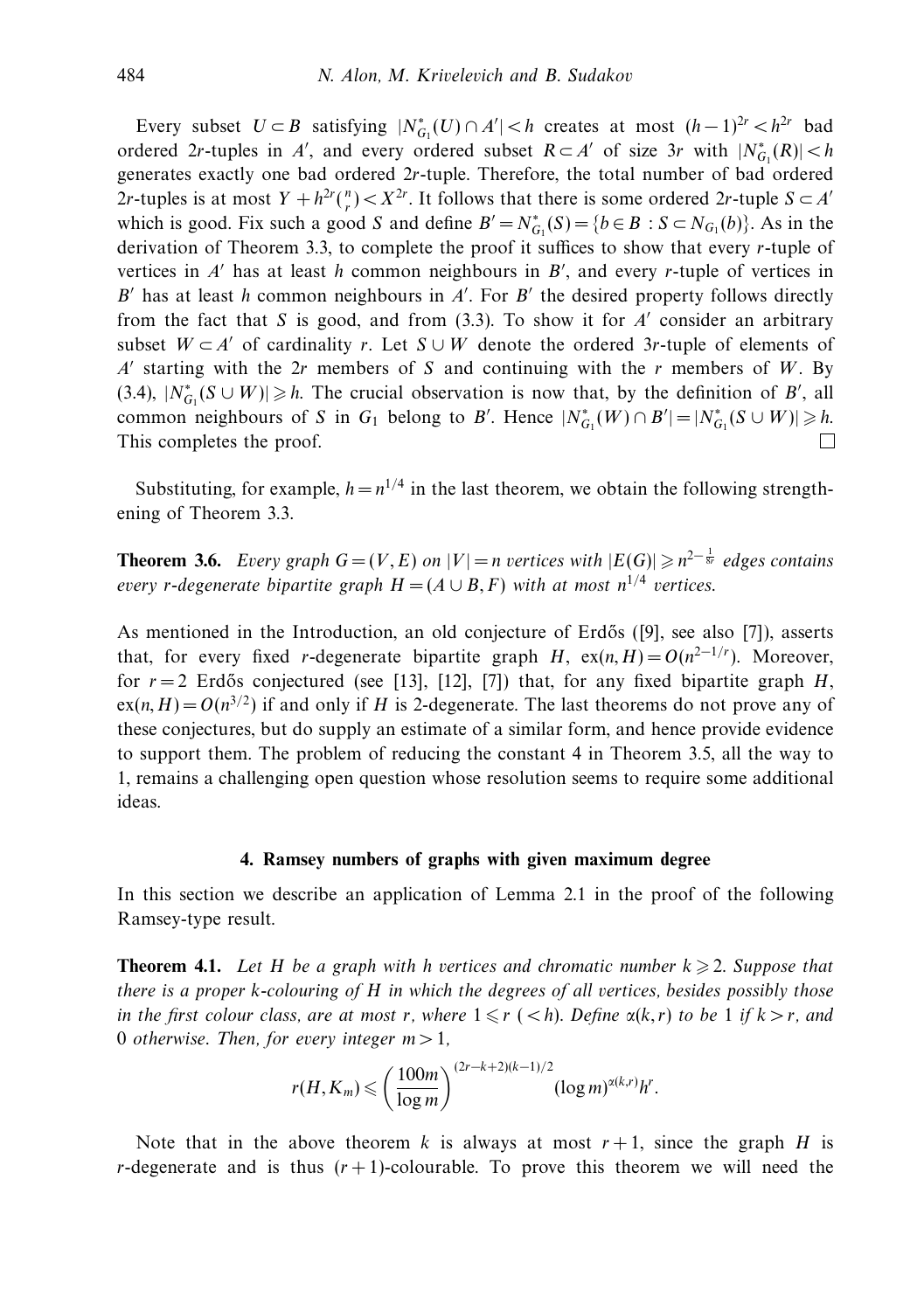following well-known bound on the independence number of a graph containing few triangles (see, *e.g.*, Lemma 12.16 in [5], and see [1] for a more general result).

**Proposition 4.2.** Let *G* be a graph on *n* vertices with maximum degree at most *d*, such that the neighbourhood of every vertex in *G* spans at most *t >* 0 edges. Then *G* contains an independent set of order at least

$$
0.1\frac{n}{d}(\log d - (1/2)\log t).
$$

**Proof of Theorem 4.1.** We apply induction on *k*. Starting with  $k = 2$  and  $r = 1$ , put  $n = 100mh$  and consider a red–blue edge colouring of  $K_n$ . Note that in this case *H* is just a disjoint union of stars. If the red graph has average degree at least 4*h* then it contains a subgraph with minimum degree 2*h*. In this subgraph one can find any union of stars of order *h* just greedily. Otherwise, the average degree of the red graph is at most 4*h*, so by Turán's theorem it contains a blue independent set of size  $100mh/(4h + 1) \ge m$ .

Now let  $r \ge k = 2$  and consider a red–blue edge colouring of  $K_n$  with  $n = \left(\frac{100m}{\log m}\right)^r h^r$ . If the number of red edges is at least  $\frac{1}{2} \left( \frac{100m}{\log m} \right)^{r-1} h^r n$ , then we claim that the red graph contains a set of at least *h* vertices, such that every *r* of them have at least *h* common neighbours in the red graph. Indeed, by Lemma 2.1 it suffices to check that

$$
\frac{\left(\left(\frac{100m}{\log m}\right)^{r-1}h^r\right)^r}{n^{r-1}} - {n \choose r}\left(\frac{h-1}{n}\right)^r \geqslant h^r - h^r/r! \geqslant h^r/2 > h-1.
$$

This indeed holds, since  $h \ge r \ge 2$ . By the reasoning described in Section 2, this implies that the red graph contains a copy of *H*.

Next suppose that the red graph has at most  $\frac{1}{2}(\frac{100m}{\log m})^{r-1}h^r$  *n* edges. Then, by repeatedly deleting vertices of degree larger than  $d = \left(\frac{100m}{\log m}\right)^{r-1} h^r$ , we can obtain a red subgraph *G* with maximum degree at most *d* and at least *n/*2 vertices. If the neighbourhood of every vertex in *G* spans at most  $t = \left(\frac{100m}{\log m}\right)^{2r-3+1/r} h^{2r}$  edges, then by Proposition 4.2 it contains a blue independent set of size at least

$$
0.1\frac{n/2}{d}(\log d - 1/2\log t) = \frac{5m}{\log m}(1/2 - 1/(2r))\log(100m/\log m) \ge m.
$$

Here we used that  $1/2 - 1/(2r) \geq 1/4$  and that  $\log(100m/\log m) \geq (4/5) \log m$  for all  $m \geq 2$ .

Otherwise, there is a subset of vertices of *G* of size at most *d* which spans at least *t* red edges. Then the conditions of Lemma 2.1 are satisfied again, since

$$
\frac{(2t/d)^r}{d^{r-1}} - {d \choose r} \left(\frac{h-1}{d}\right)^r \geqslant (2h)^r - h^r/r! \geqslant h^r > h - 1.
$$

Therefore the red graph contains a set of at least *h* vertices, such that every *r* of them have at least *h* common neighbours in the red graph. As was explained earlier, this implies that the red graph contains a copy of *H*, showing that indeed the result holds for  $k = 2$ .

Assuming the result for  $k - 1$ , we prove it for  $k, k \geq 3$ . Given *H* as in the theorem, fix a proper *k*-colouring of it with *k* colour classes  $V_1, V_2, \ldots, V_k$  in which the degrees of all vertices besides possibly those in  $V_1$  are at most  $r$ . Moreover, take such a colouring in which the cardinality of  $V_k$  is as large as possible. Clearly every vertex in  $V_2 \cup V_3 \ldots \cup V_{k-1}$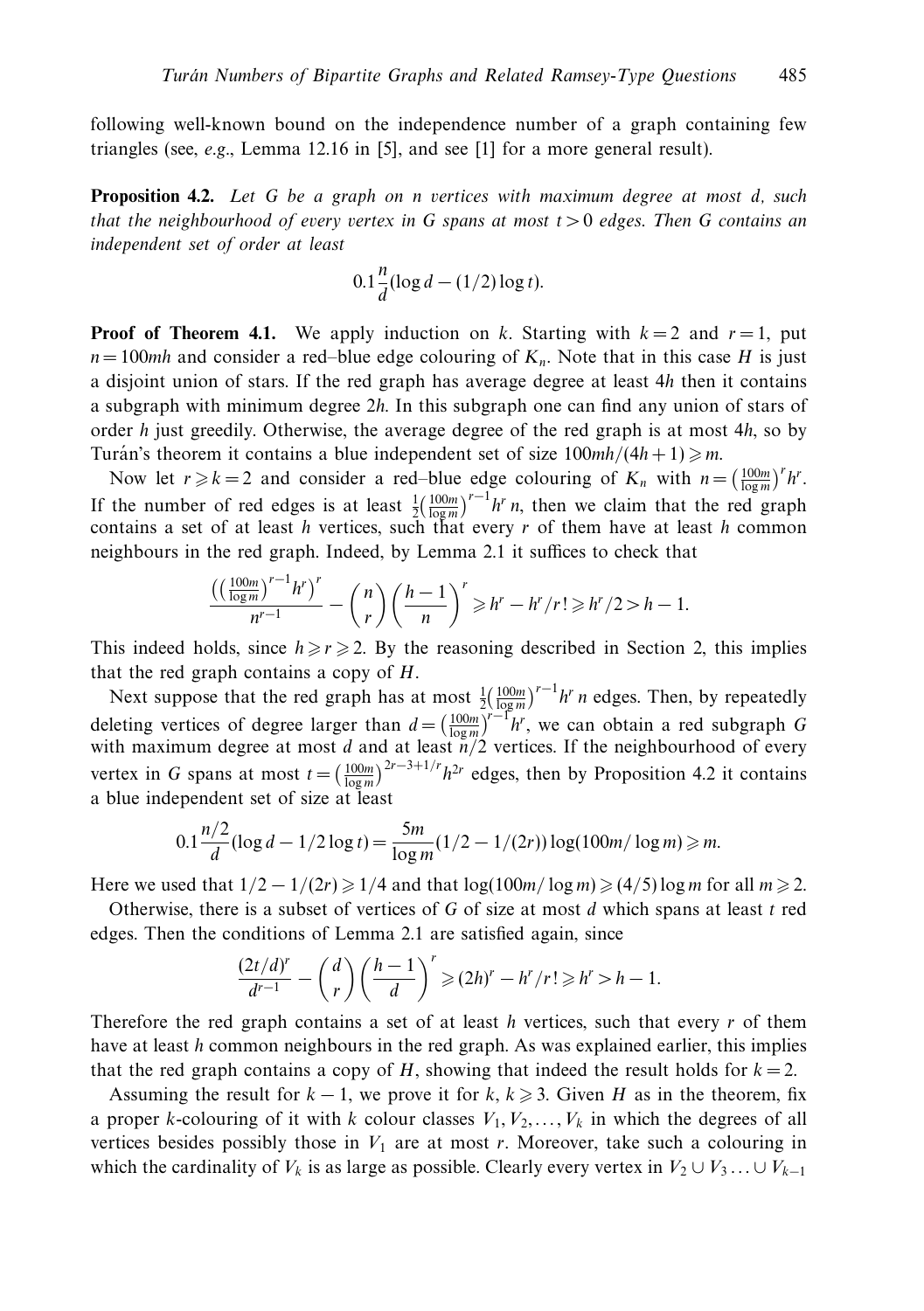has a neighbour in  $V_k$  (since otherwise we can shift it to  $V_k$ , contradicting the maximality). Put  $V' = V - V_k$  and let *H'* be the induced subgraph of *H* on *V'*. Then *H'* is  $(k - 1)$ chromatic, and it has a proper  $(k - 1)$ -colouring in which the degrees of all vertices besides those in the first colour class are at most  $r - 1$ .

Put

$$
n = \left(\frac{100m}{\log m}\right)^{(2r-k+2)(k-1)/2} (\log m)^{\alpha(k,r)} h^r
$$

and consider a red–blue edge colouring of  $K_n$ . As before, if the number of red edges is at least

$$
e = \frac{1}{2} \left( \frac{100m}{\log m} \right)^{(2r-k+2)(k-1)/2 - 1} (\log m)^{\alpha(k,r)} h^r n,
$$

then we claim that the red graph contains a set *U* of at least

$$
\left(\frac{100m}{\log m}\right)^{(2(r-1)-k+3)(k-2)/2} (\log m)^{\alpha(k-1,r-1)}h^{r-1}
$$

vertices, so that any *r* of them have at least *h* common neighbours in the red graph. Note that  $\alpha(k-1, r-1) = \alpha(k, r)$ . Hence, by Lemma 2.1, to prove this claim it suffices to check that

$$
\frac{(2e/n)^r}{n^{r-1}} - {n \choose r} \left(\frac{h-1}{n}\right)^r \ge \left(\frac{100m}{\log m}\right)^{(2(r-1)-k+3)(k-2)/2} (\log m)^{\alpha(k,r)}h^r - h^r/r!
$$
  

$$
\ge \left(\frac{100m}{\log m}\right)^{(2(r-1)-k+3)(k-2)/2} (\log m)^{\alpha(k-1,r-1)}h^{r-1}.
$$

Thus, there is a set *U* as claimed. By the induction hypothesis, either the induced blue subgraph on *U* contains a copy of  $K_m$ , in which case the desired result follows, or the induced red graph on *U* contains a copy of *H* . In the latter case, this copy can be completed to form a red copy of *H* in  $K_n$ , since every set of *r* vertices of *U* has at least *h* common neighbours in the red graph.

Next suppose that the red graph has at most

$$
\frac{1}{2} \left( \frac{100m}{\log m} \right)^{(2r-k+2)(k-1)/2 - 1} (\log m)^{\alpha(k,r)} h^r n
$$

edges. Then, by repeatedly deleting vertices of degree larger than

$$
d = \left(\frac{100m}{\log m}\right)^{(2r-k+2)(k-1)/2-1} (\log m)^{\alpha(k,r)} h^r,
$$

we can obtain a red subgraph *G* with maximum degree *d* and at least *n/*2 vertices. If the neighbourhood of every vertex in *G* spans at most

$$
t = \left(\frac{100m}{\log m}\right)^{(2r-k+2)(k-1)-3+1/r} (\log m)^{2\alpha(k,r)} h^{2r}
$$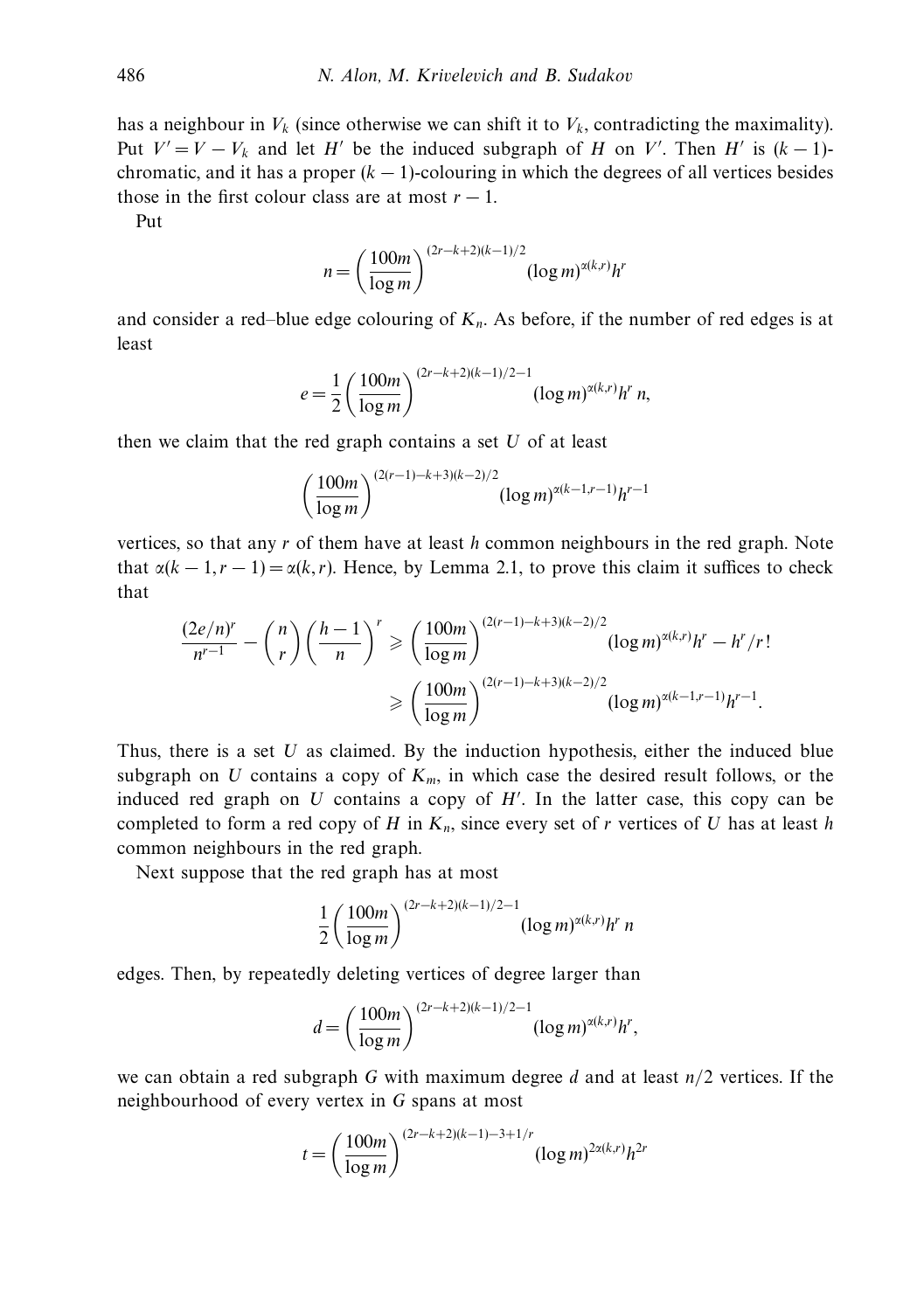edges, then by Proposition 4.2 it contains a blue independent set of size at least

$$
0.1\frac{n/2}{d}(\log d - (1/2)\log t) = \frac{5m}{\log m}(1/2 - 1/(2r))\log(100m/\log m) \ge m.
$$

Finally, we can assume that there is a subset of vertices of *G* of size at most *d* which spans at least *t* red edges. Then the conditions of Lemma 2.1 for getting a set *U* as before are again satisfied, since

$$
\frac{(2t/d)^r}{d^{r-1}} - {d \choose r} \left(\frac{h-1}{d}\right)^r \ge \left(\frac{100m}{\log m}\right)^{(2(r-1)-k+3)(k-2)/2} (\log m)^{\alpha(k,r)} (2h)^r - h^r/r!
$$
  

$$
\ge \left(\frac{100m}{\log m}\right)^{(2(r-1)-k+3)(k-2)/2} (\log m)^{\alpha(k-1,r-1)}h^{r-1}.
$$

Therefore the red graph contains a set of at least

$$
\left(\frac{100m}{\log m}\right)^{(2(r-1)-k+3)(k-2)/2} (\log m)^{\alpha(k-1,r-1)}h^{r-1}
$$

vertices, such that every *r* of them have at least *h* common neighbours in the red graph. As was explained earlier, using this we can either find in the red graph a copy of *H* or in the blue graph a copy of  $K_m$ . This completes the proof of the theorem.  $\Box$ 

An easy probabilistic argument shows that the above theorem is nearly tight when *m* is large and the fixed graph *H* is  $H = K_{r,s}$  with *s* much bigger than *r*. In fact, for every  $\epsilon$  > 0, and every fixed *r*, if *s* > *s*<sub>0</sub>(*r*, $\epsilon$ ), then *r*(*K<sub>r,s</sub>*, *K<sub>m</sub>*) > *m<sup>r−* $\epsilon$ *</sup> for all <i>m* > *m*<sub>0</sub>(*s*), whereas by Theorem 4.1,  $r(K_{r,s}, K_m) \leq c(s)(m/\log m)^r$ . See also [22] for some related results.

#### **5. On a Ramsey-type problem of Erdős**

As mentioned in the Introduction, the following conjecture was raised by Erdős (see [7]).

**Conjecture 5.1.** There exists an absolute constant *c >* 0 such that, for every graph *G* with *m* edges and no isolated vertices,

$$
r(G)\leqslant 2^{c\sqrt{m}}.
$$

Here we first describe a very short proof of the conjecture for bipartite graphs *G*.

**Theorem 5.2.** Let *G* be a bipartite graph with *m* edges and no isolated vertices. Then

$$
r(G) \leqslant 2^{16\sqrt{m}+1}.
$$

The order of the exponent in this estimate is asymptotically tight. Indeed, let *G* be the complete bipartite graph  $K_{\sqrt{m}}/m$ . Then it contains *m* edges and it is easy to check that almost every two-edge-colouring of the complete graph of order  $2^{\sqrt{m}/2}$ , where the colour of every edge is chosen randomly and independently with probability 1*/*2, does not contain a monochromatic copy of *G*. Thus  $r(G) > 2\sqrt{m/2}$ .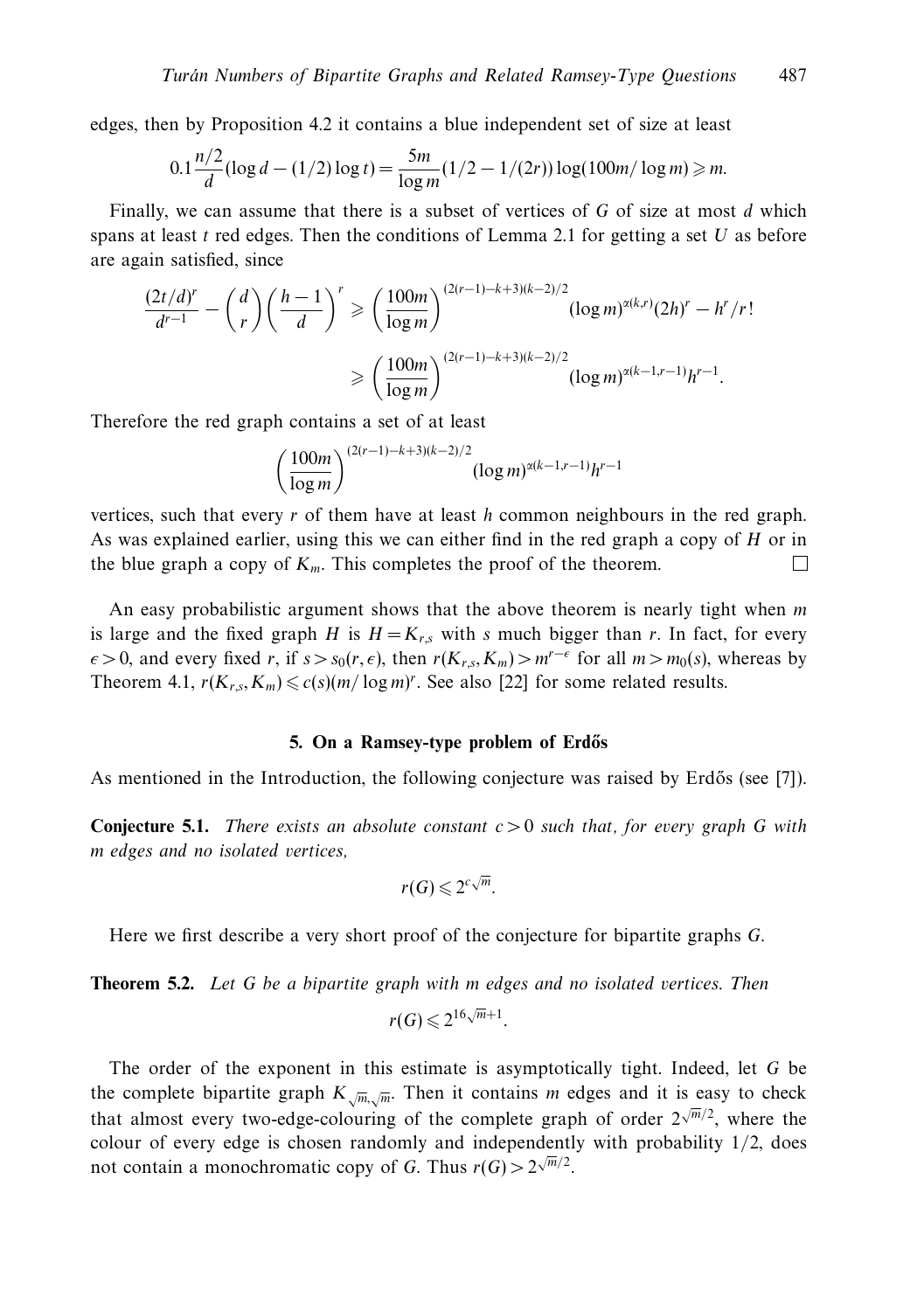**Proof of Theorem 5.2.** First we prove that *<sup>G</sup>* is <sup>√</sup>*m*-degenerate. Otherwise, by definition, *<sup>G</sup>* contains a subgraph *G'* with minimal degree larger than  $\sqrt{m}$ . Let  $(U, W)$  be the bipartition of *G*'. Clearly, every vertex in *U* has at most  $|W|$  neighbours in *G*'. Therefore  $|W| > \sqrt{m}$ and we obtain a contradiction, since the number of edges in *G'* is

$$
|E(G')| = \sum_{v \in W} d(v) > \sqrt{m}|W| > m = |E(G)|.
$$

Let  $n = 2^{16\sqrt{m}+1}$  and suppose that the edges of the complete graph  $K_n$  are 2-coloured. Then clearly at least  $\frac{1}{2} {n \choose 2} \geq n^{2-\frac{1}{8\sqrt{m}}}$  edges have the same colour. These edges form a monochromatic graph which satisfies the conditions of Theorem 3.6 with  $r = \sqrt{m}$ . Thus this graph contains every  $\sqrt{m}$ -degenerate bipartite graph of order  $n^{1/4} > 2^4 \sqrt{m} > 2m$ . In particular, since the order of *G* is obviously bounded by  $2|E(G)| = 2m$ , it contains a copy of *G*. This completes the proof.  $\Box$ 

**Theorem 5.3.** Let *G* be a graph with *m* edges and no isolated vertices. If *m* is sufficiently large then

$$
r(G) \leqslant 2^{7\sqrt{m}\log_2 m}.
$$

To prove this theorem we need two lemmas of Graham, Rödl and Rucinski [16]. We start with some notation. Let *H* be a graph with vertex set *V* and let *U* be a subset of *V*. Then we let  $H[U]$  denote the subgraph of *H* induced by *U*, and let  $e(U)$  be its number of edges. The *edge density*  $d(U)$  of *U* is defined by

$$
d(U) = \frac{e(U)}{\binom{|U|}{2}}.
$$

Similarly, if *X* and *Y* are two disjoint subsets of *V*, then  $e(X, Y)$  is the number of edges of *G* adjacent to exactly one vertex from *X* and one from *Y* , and the density of the pair (*X,Y* ) is defined by

$$
d(X, Y) = \frac{e(X, Y)}{|X||Y|}.
$$

We say that *H* is  $(\rho, \gamma)$ -dense if for all  $U \subseteq V$  with  $|U| \geq \rho |V|$ , we have  $d(U) \geq \gamma$ . Similarly we say that *H* is  $bi-(\rho, \gamma)$ -dense if all pairs  $(X, Y)$  of disjoint subsets of *V* with  $|X| \ge \rho |V|$ and  $|Y| \geq \rho |V|$  satisfy  $d(X, Y) \geq \gamma$ . The following two lemmas are proved in [16].

**Lemma 5.4.** Let the numbers  $s, \beta, \rho, \eta$  satisfy  $0 < \beta, \rho, \eta < 1, s \geqslant \log_2(4/\eta)$  and  $(1 - \beta)^{2s} \geqslant$ 2/3. Then if *H* is a  $((2\rho)^s \beta^{s-1}, \eta)$ -dense graph on *N* vertices, then there exists  $U \subseteq V(H)$  of size at least  $\rho^{s-1}\beta^{s-2}N$  such that  $H[U]$  is bi- $(\rho, \eta/2)$ -dense.

**Lemma 5.5.** Let  $\Delta$  and *n* be two integers and let  $a, \epsilon, \gamma$  be positive numbers such that, for all 0 ≤  $r$  ≤  $\Delta$ ,

$$
(\gamma^{\Delta-r} - r\epsilon)a \geq 1.
$$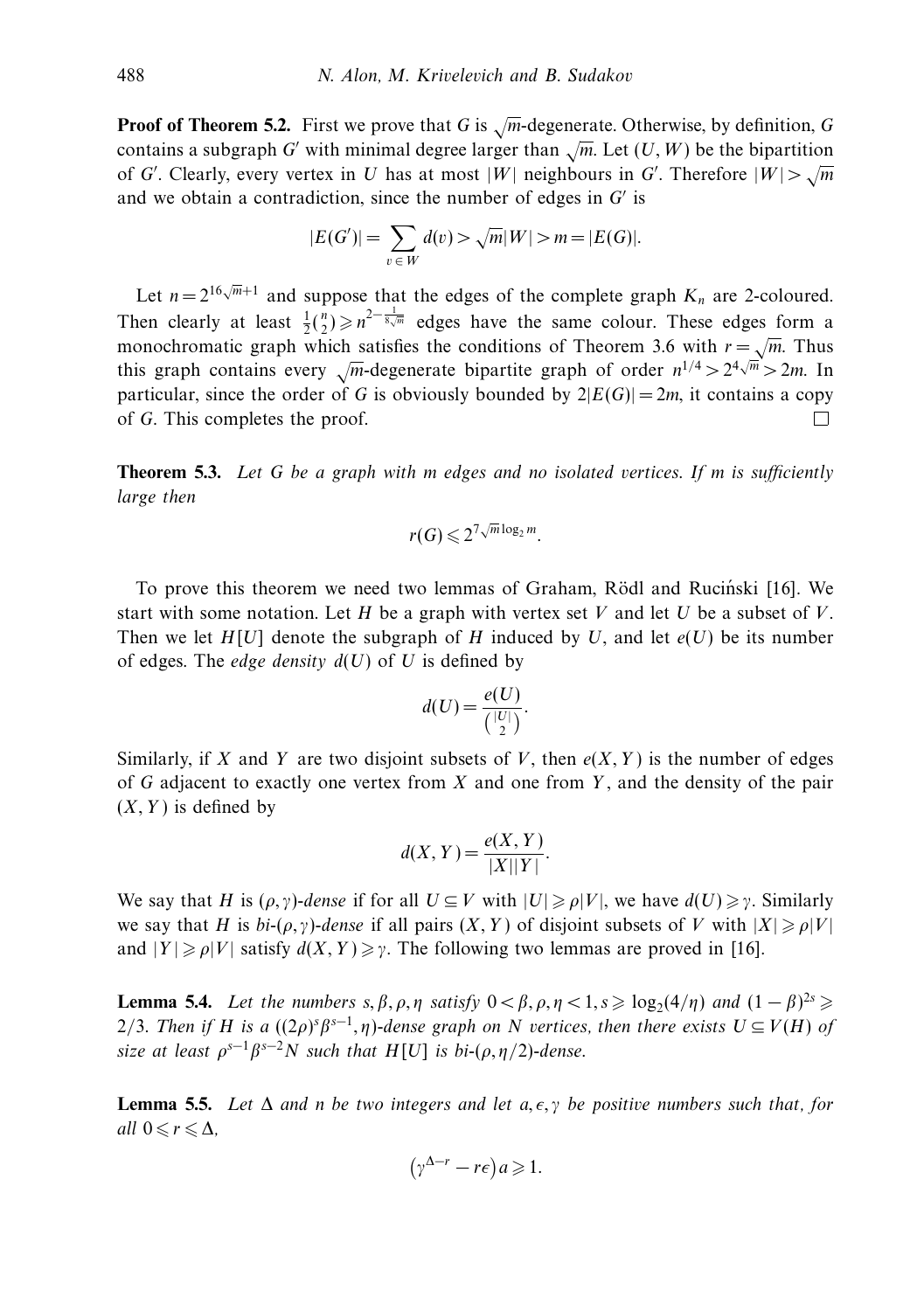Also, let *G* be a graph on *n* vertices with maximum degree at most ∆. If *H* is a graph of order at least  $a(\Delta + 1)n$  which is  $bi \text{-}(\frac{\epsilon}{\Delta + 1}, \gamma)$ -dense, then *H* contains a copy of *G*.

Using these two lemmas we next prove the following statement.

**Proposition 5.6.** Let *m* be an integer and let *H* be a graph with vertex set  $V$ ,  $|V| \ge 2^{3\sqrt{m}\log_2 m}$ such that every subset of *H* of size at least  $4m^2$  has density at least  $1/(2m)$ . If *m* is sufficiently large, then *H* contains a copy of every graph *G* on 2*m* vertices with maximum degree at most  $\frac{\sqrt{m}}{\log_2 m}$ .

**Proof.** Let  $\eta = 1/(2m)$ ,  $s = \log_2(4/\eta) = \log_2 m + 3$ ,  $\beta = 1/(8 \log_2 m)$  and let  $\rho = 2^{-2\sqrt{m}}$ . Since *m* is sufficiently large, it is easy to check that

$$
(1 - \beta)^{2s} = \left(1 - \frac{1}{8 \log_2 m}\right)^{2 \log_2 m + 6} = e^{-(1 + o(1))/4} > \frac{2}{3}.
$$

Also, by assumption, every subset of *H* of size

$$
(2\rho)^s \beta^{s-1} |V| \ge 2^{3\sqrt{m}\log_2 m} 2^{(-2\sqrt{m}+1)(\log_2 m + 3)} \left(\frac{1}{8\log_2 m}\right)^{\log_2 m + 2}
$$
  
=  $2^{3\sqrt{m}\log_2 m} 2^{-(2+o(1))\sqrt{m}\log_2 m} \ge 2^{(1+o(1))\sqrt{m}\log_2 m} > 4m^2$ 

has density at least  $\eta = 1/(2m)$ . Therefore, by Lemma 5.4, *H* contains an induced subgraph *H'* of order at least

$$
\rho^{s-1}\beta^{s-2}|V| \ge 2^{-2\sqrt{m}(\log_2 m + 2)} \left(\frac{1}{8\log_2 m}\right)^{\log_2 m + 1} 2^{3\sqrt{m}\log_2 m}
$$
  
=  $2^3\sqrt{m}\log_2 m 2^{-(2+o(1))\sqrt{m}\log_2 m} \ge 2^{(1+o(1))\sqrt{m}\log_2 m}$ ,

such that *H'* is bi- $(2^{-2\sqrt{m}}, 1/(4m))$ -dense.

Let *G* be a graph of order 2*m* with maximum degree at most  $\Delta = \frac{\sqrt{m}}{\log_2 m}$ . Set  $\gamma =$ 1/(4*m*),  $a = 2^{3\sqrt{m}}$  and  $\epsilon = (\Delta + 1)2^{-2\sqrt{m}}$ . Then it is easy to check that  $2m(\Delta + 1)a =$  $2^{(3+o(1))\sqrt{m}} < 2^{(1+o(1))\sqrt{m}\log_2 m} \le |V(H')|$ , and that for every  $0 \le r \le \Delta$  we have

$$
(\gamma^{\Delta-r} - r\epsilon)a > (\gamma^{\Delta} - \Delta\epsilon)a = \left( \left( \frac{1}{4m} \right)^{\frac{\sqrt{m}}{\log_2 m}} - \frac{\sqrt{m}}{\log_2 m} \left( \frac{\sqrt{m}}{\log_2 m} + 1 \right) 2^{-2\sqrt{m}} \right) 2^{3\sqrt{m}}
$$
  
=  $(2^{-(1+o(1))}\sqrt{m} - 2^{-(2+o(1))}\sqrt{m}) 2^{3\sqrt{m}} = 2^{(2+o(1))}\sqrt{m} > 1.$ 

In addition, we have that *H'* is bi- $(\frac{\epsilon}{\Delta+1}, \gamma)$ -dense. Thus *G* and *H'* satisfy all the conditions of Lemma 5.5 and therefore it follows that *H'* contains a copy of *G*. □

Having finished all the necessary preparations we are now ready to prove Theorem 5.3.

**Proof of Theorem 5.3.** Let  $G = (V, E)$  be a graph with *m* edges and no isolated vertices. Then, clearly, the number of vertices of *G* is at most  $2m$ . Let  $V_0$  be the subset of  $2\sqrt{m}\log_2 m$  vertices of *G* of largest degrees. Let *G'* denote the subgraph of *G* induced by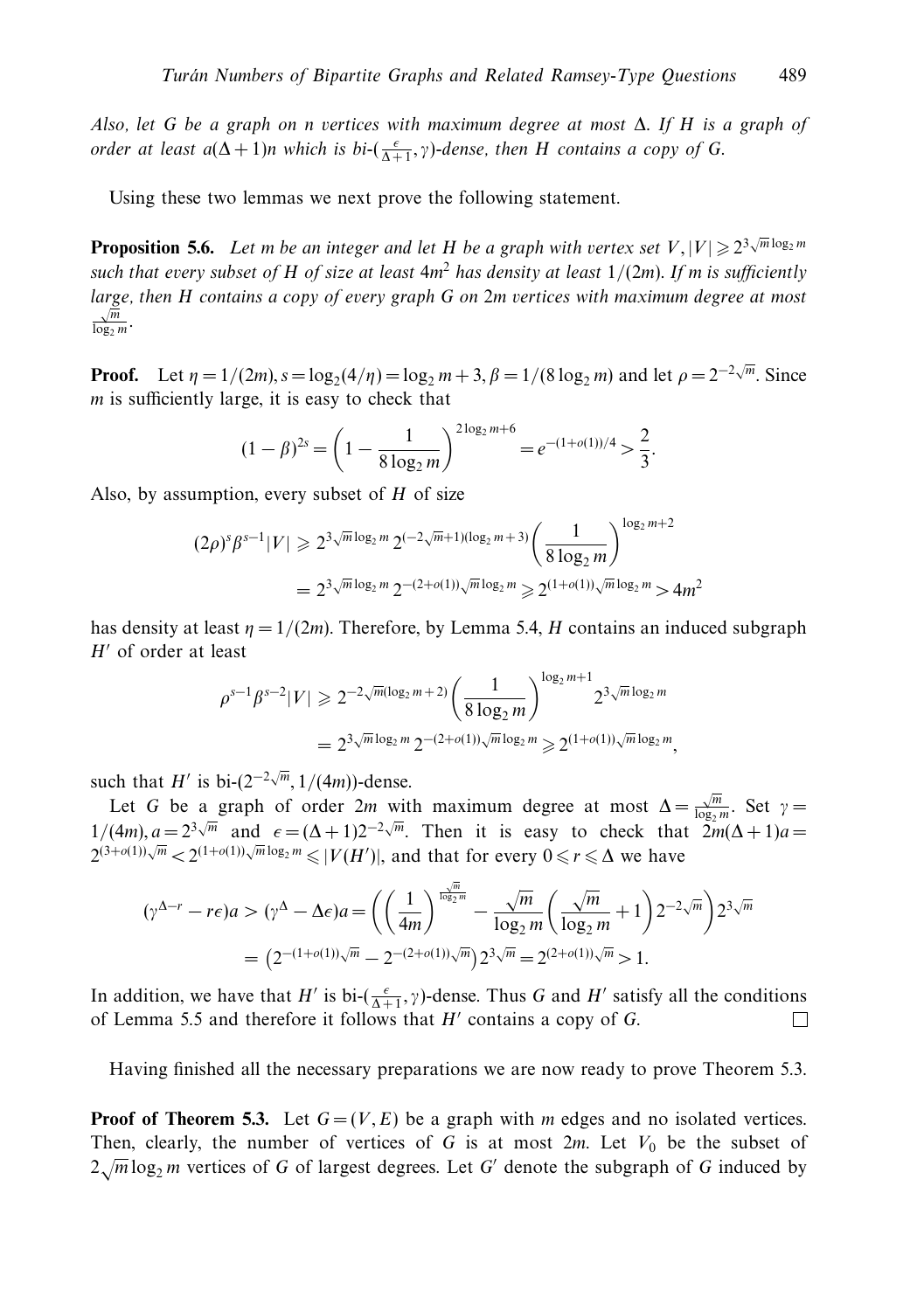the set  $V - V_0$ , and let  $\Delta(G')$  be its maximum degree. Note that

$$
m = e(G) \ge \frac{1}{2} \sum_{v \in V_0} d(v) \ge \frac{1}{2} \Delta(G') |V_0| = (\sqrt{m} \log_2 m) \Delta(G').
$$

Therefore the maximum degree of *G'* is bounded by  $\frac{\sqrt{m}}{\log_2 m}$ .

Let  $n = 2^{\frac{7}{N} \sqrt{m} \log_2 m}$  and let  $\chi$  be a 2-colouring of the edges of the complete graph  $K_n$ . Define, for  $1 \le i \le 4\sqrt{m} \log_2 m$ , sets of vertices *U<sub>i</sub>* and elements  $u_i \in U_i$  as follows. *U*<sub>1</sub> is the set of all vertices of *Kn*.

- Having chosen  $U_i$ , select  $u_i$  in  $U_i$  arbitrarily.
- Having selected  $u_i \in U_i$ , define

$$
W_j = \{ u \in U_i \mid \chi(u_i, u) = j \}, \quad j = 1, 2.
$$

Set  $U_{i+1}$  to be the largest of the sets  $W_1, W_2$ . By definition,  $|U_{i+1}| \geq (|U_i| - 1)/2$ . Also, by induction, it is easy to show that

$$
|U_i| \geqslant \frac{n}{2^{i-1}} - \sum_{t=1}^{i-1} 2^{-t} > \frac{n}{2^{i-1}} - 1 > \frac{n}{2^i}.
$$

In particular we obtain that for  $l = 2\sqrt{m} \log_2 m$ ,  $|U_{2l}| \ge 2^{7\sqrt{m} \log_2 m}/2^{2l} = 2^{3\sqrt{m} \log_2 m}$ .

Define a new colouring  $\chi^*$  on  $u_1, \ldots, u_{2l-1}$  by setting  $\chi^*(u_i) = j$  (1 or 2) if  $\chi(u_i, x) = j$  for all  $x \in U_{i+1}$ . Since this colouring splits the above  $2*l* - 1$  vertices into two parts, there is a set *S* of *l* vertices  $u_i$ ,..., $u_i$  all having the same colour. Without loss of generality we can assume that this colour is 1. Note that the vertices of *S* form a monochromatic clique of size  $2\sqrt{m}\log_2 m$  which has colour 1 and that all the edges between *S* and  $U_{2l}$  are also coloured 1.

Let *H* be the graph consisting of all the edges within the set  $U_{2l}$  with colour 1. First suppose that the density of every subset of *H* of size at least  $4m^2$  is at least  $1/2m$ . Then, by Proposition 5.6, *H* contains a copy of the graph *G* . It is easy to see that such a copy of  $G'$  together with the set of vertices *S* forms a monochromatic subgraph of  $K_n$  containing *G*. On the other hand if *X* is a subset of *H* of size at least 4*m*<sup>2</sup> and density less than 1*/*2*m*, then an easy computation shows that *X* spans at least

$$
\left(1 - \frac{1}{2m}\right) \binom{|X|}{2} > \left(1 - \frac{1}{2m - 1}\right) \frac{|X|^2}{2}
$$

edges of the second colour. Therefore, by Turán's theorem there is a monochromatic clique of size 2*m* of the second colour. This clique contains every graph on 2*m* vertices and in particular a copy of *G*. This completes the proof of the theorem. □

Note that the proof actually shows the following, which is obviously stronger than the assertion of Theorem 5.3.

**Theorem 5.7.** For every graph G with *m* edges and no isolated vertices,  $r(G, K_{2m}) \leq$  $2^{7\sqrt{m}\log_{2}m}$ , provided *m* is sufficiently large.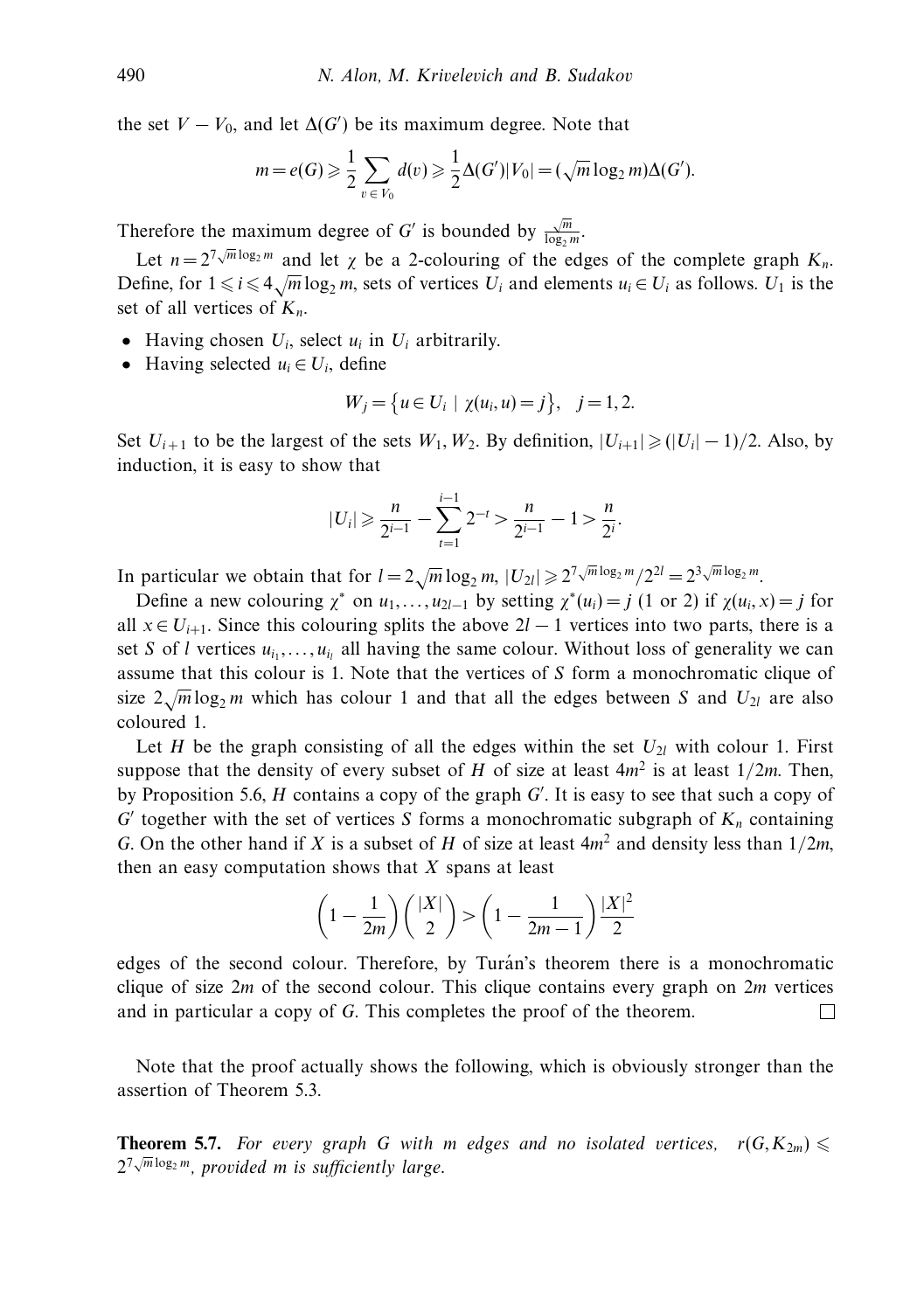#### **6. Improved bounds on a Turan-type problem ´**

Given integers  $k, t \geq 2$  and  $s \geq 1$  define the graph  $\mathbf{L}_{t}^{k,s}$  as follows. The vertex set of this graph consists of two disjoint sets *X* and *Y* of sizes  $s\binom{k}{t} + 1$  and *k*, respectively.  $X = \{x_0\} \cup \{x_1^{\alpha}\}\,$ where *I* runs through all *t*-element subsets of  $\{1,\ldots,k\}$  and  $1 \leq \alpha \leq s$ , and  $Y = \{y_1,\ldots,y_k\}$ . For every  $1 \le i \le k$  we join  $y_i$  to  $x_0$  and also to every  $x_i^{\alpha}$  if  $i \in I$ . In particular, for  $s = 1$  and  $t = 2$  this graph is the induced subgraph on the first three layers of the Boolean *k*-cube. In this section we prove the following result.

## **Theorem 6.1.**

$$
\mathrm{ex}(2n,\mathbf{L}_{t}^{k,s})\leq 2^{1+1/t}(s+1)^{1/t}kn^{2-1/t}.
$$

This improves a result of Füredi [14], who proved that

$$
\mathrm{ex}(n,\mathbf{L}_t^{k,s})=O((s+1)^{1/t}k^{2-1/t}n^{2-1/t}).
$$

Note that this result, as well as that of [14], supplies an alternative proof for Corollary 2.3, as  $\mathbf{L}_{t}^{k,k}$  contains every bipartite graph with maximum degree *t* on one side and at most *k* vertices. The dependence on *k* in our estimate above is essentially optimal for  $k = n^{1/t}$ , and the dependence on *s* is essentially optimal for all  $s > t!$ , as shown by the examples in [2].

**Proof.** Let  $G = (V, E)$  be a graph on 2*n* vertices with at least  $2^{1+1/t}(s+1)^{1/t}kn^{2-1/t}$  edges. As in Section 3, start with a partition of the vertex set *V* into disjoint sets  $V_1, V_2$ , each of cardinality *n*, such that at least half of the edges of *G* cross between  $V_1$  and  $V_2$ . Let  $G_1$ denote the bipartite subgraph of *G* consisting of all edges of *G* between  $V_1$  and  $V_2$ . By definition,  $|E(G_1)| \ge 2^{1/t} (s+1)^{1/t} k n^{2-1/t}$ . Without loss of generality assume that

$$
\sum_{v \in V_1} \big(d_{G_1}(v)\big)^t \leqslant \sum_{v \in V_2} \big(d_{G_1}(v)\big)^t.
$$

Let  $x_0, \ldots, x_{t-1}$  be a sequence of *t* not necessarily distinct vertices of  $V_1$ , chosen uniformly and independently at random, and denote  $T = \{x_0, \ldots, x_{t-1}\}$ . Let *U* be the set of all the common neighbours of vertices from *T* in  $V_2$ , that is,  $U = N_{G_1}^*(T) = \{v \in V_2 \mid T \subseteq N_{G_1}(v)\},\$ and let *X* denote the size of *U*. By linearity of expectation and Jensen's inequality,

$$
\mathbb{E}[X] = \sum_{v \in V_2} \mathbf{Pr}(v \in U) = \sum_{v \in V_2} \left(\frac{|N_{G_1}(v)|}{|V_1|}\right)^t = \frac{\sum_{v \in V_2} (d_{G_1}(v))}{n^t}
$$

$$
\geqslant \frac{n\left(\frac{\sum_{v \in V_2} d_{G_1}(v)}{n}\right)^t}{n^t} = \frac{n(|E(G_1)|/n)^t}{n^t} = 2(s+1)k^t.
$$

For every subset of vertices  $S \subseteq V_2$  of size *t*, define a *weight*  $w(S)$  by  $w(S) = \frac{1}{|N^*_{G_1}(S)|}$ . Let *Y* be the random variable which sums the total weight of subsets of *U* of size *t* with at most  $(s+1)\binom{k}{t}$  common neighbours in  $G_1$ . Note that, for a given subset  $S \subseteq V_2$  of size *t*, the probability that it belongs to *U* is precisely  $\left(\frac{|N_{G_1}^*(S)|}{n}\right)$  $\frac{f(x)}{f(x)}$ <sup>t</sup>. Therefore we can obtain the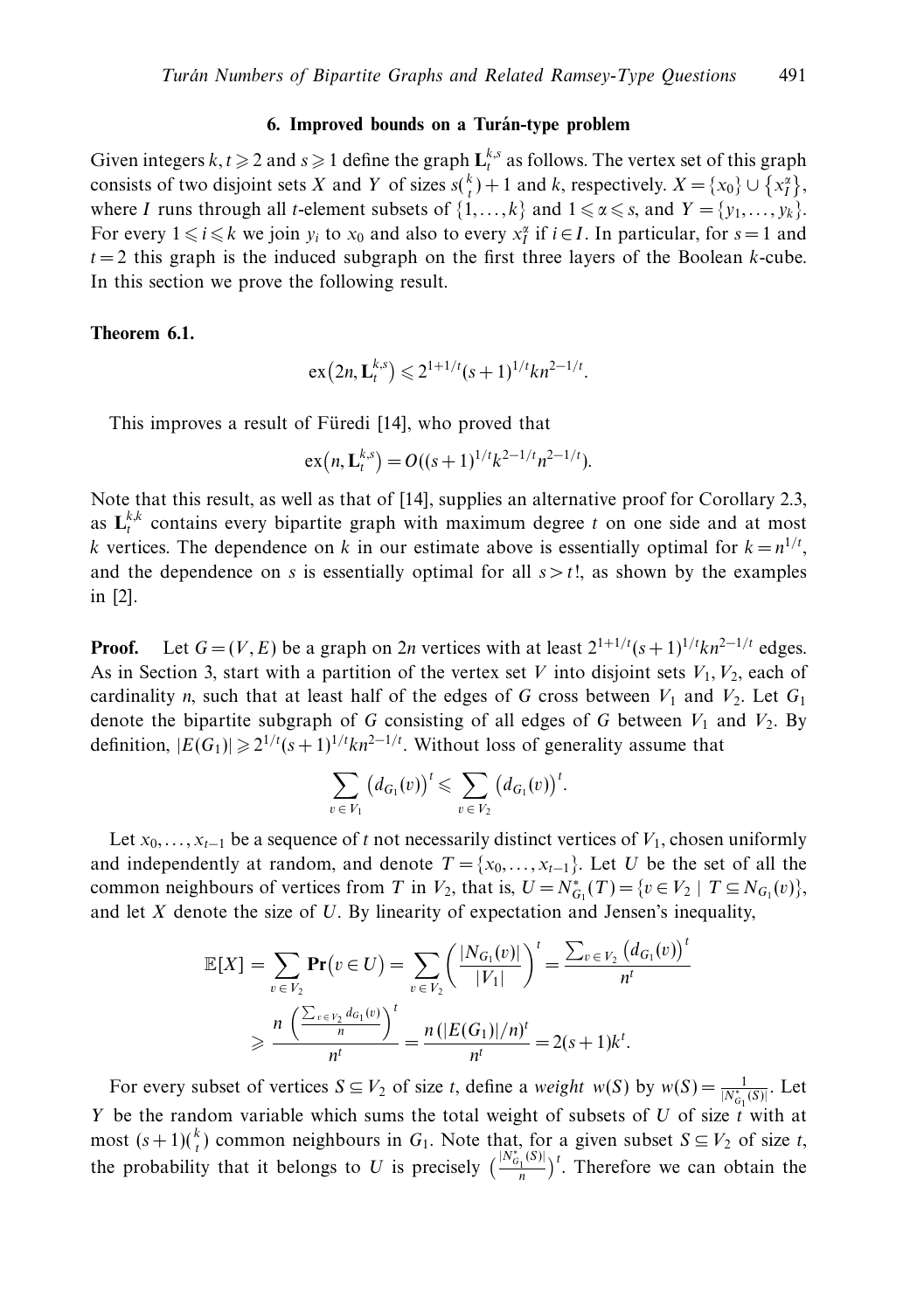following bound on the expectation of *Y* :

$$
\mathbb{E}[Y] = \sum_{S \subseteq V_2, |S| = t, |N_{G_1}^*(S)| \le (s+1)\binom{k}{t}} w(S) \mathbf{Pr}(S \subseteq U)
$$
\n
$$
= \sum_{S \subseteq V_2, |S| = t, |N_{G_1}^*(S)| \le (s+1)\binom{k}{t}} \frac{|N_{G_1}^*(S)|^{t-1}}{n^t}
$$
\n
$$
\le \left( (s+1) \binom{k}{t} \right)^{t-2} \frac{\sum_{S \subseteq V_2, |S| = t} |N_{G_1}^*(S)|}{n^t} = \left( (s+1) \binom{k}{t} \right)^{t-2} \frac{\sum_{v \in V_1} {d_{G_1}(v)}}{n^t}
$$
\n
$$
\le \frac{\left( (s+1) \binom{k}{t} \right)^{t-2}}{t!} \frac{\sum_{v \in V_1} (d_{G_1}(v))^t}{n^t} \le \frac{\left( (s+1) \binom{k}{t} \right)^{t-2}}{t!} \frac{\sum_{v \in V_2} (d_{G_1}(v))^t}{n^t}
$$
\n
$$
\le \frac{\left( (s+1) \binom{k}{t} \right)^{t-2}}{2} \mathbb{E}[X].
$$

This implies that

$$
\mathbb{E}\left[X - (s+1)k^t - \frac{Y}{\left((s+1)\binom{k}{t}\right)^{t-2}}\right] \ge 0.
$$
\n(6.1)

Hence there exists a choice of *T* such that the random variables *X* and *Y* for the corresponding set *U* satisfy (6.1). Pick such a set *U*. Then, by (6.1), we have  $|U| = X \geq (s+1)k^t$ and  $Y \leq (s+1) {k \choose t}^{t-2} X$ .

Let  $U_1$  be a random subset of *U* of size precisely *k* and let  $Y_1$  be the random variable which counts the total weight of subsets *S* of  $U_1$  of size *t* with at most  $(s+1)\binom{k}{t}$  common neighbours in  $G_1$ . Note that, for every such *S*, the probability that it lies in  $U_1$  equals  $\binom{X-t}{k-t}$  / $\binom{X}{k}$ . Thus it is easy to see that

$$
\mathbb{E}[Y_1] = \frac{\binom{X-t}{k-t}}{\binom{X}{k}} Y \le \left(\frac{k}{X}\right)^t Y \le \left(\frac{k}{X}\right)^t \left((s+1)\binom{k}{t}\right)^{t-2} X = \frac{k^t \left((s+1)\binom{k}{t}\right)^{t-2}}{X^{t-1}}
$$
  

$$
\le \frac{k^t \left((s+1)\binom{k}{t}\right)^{t-2}}{((s+1)k^t)^{t-1}} \le \frac{k^t (s+1)^{t-2} \left(k^t / t!\right)^{t-2}}{(s+1)^{t-1} k^{t(t-1)}} = \frac{1}{(t!)^{t-2} (s+1)} \le \frac{1}{s+1}.
$$

This implies that there is a particular subset  $U_1 \subseteq V_2$  of size *k* with  $Y_1 \leq 1/(s+1)$ . Fix such a set  $U_1$ .

Let  $S_1, \ldots, S_{\binom{k}{t}}$  be all the subsets of  $U_1$  of size *t*. We construct a set of distinct vertices  $\{z_i^{\alpha} \in V_1 | 1 \leq i \leq {k \choose t}, 1 \leq \alpha \leq s\}$  such that, for every *i* and  $\alpha$ ,  $z_i^{\alpha}$  is adjacent to all vertices in *S<sub>i</sub>* and  $z_i^{\alpha} \neq x_0$ . Arrange the sets *S<sub>i</sub>* in a non-decreasing order of  $|N_{G_1}^*(S_i)|$  and assign the vertices  $z_i^{\alpha}$  one by one to these sets in this order. Always pick the next vertex  $z_i^{\alpha}$  from  $N_{G_1}^*(S_i)$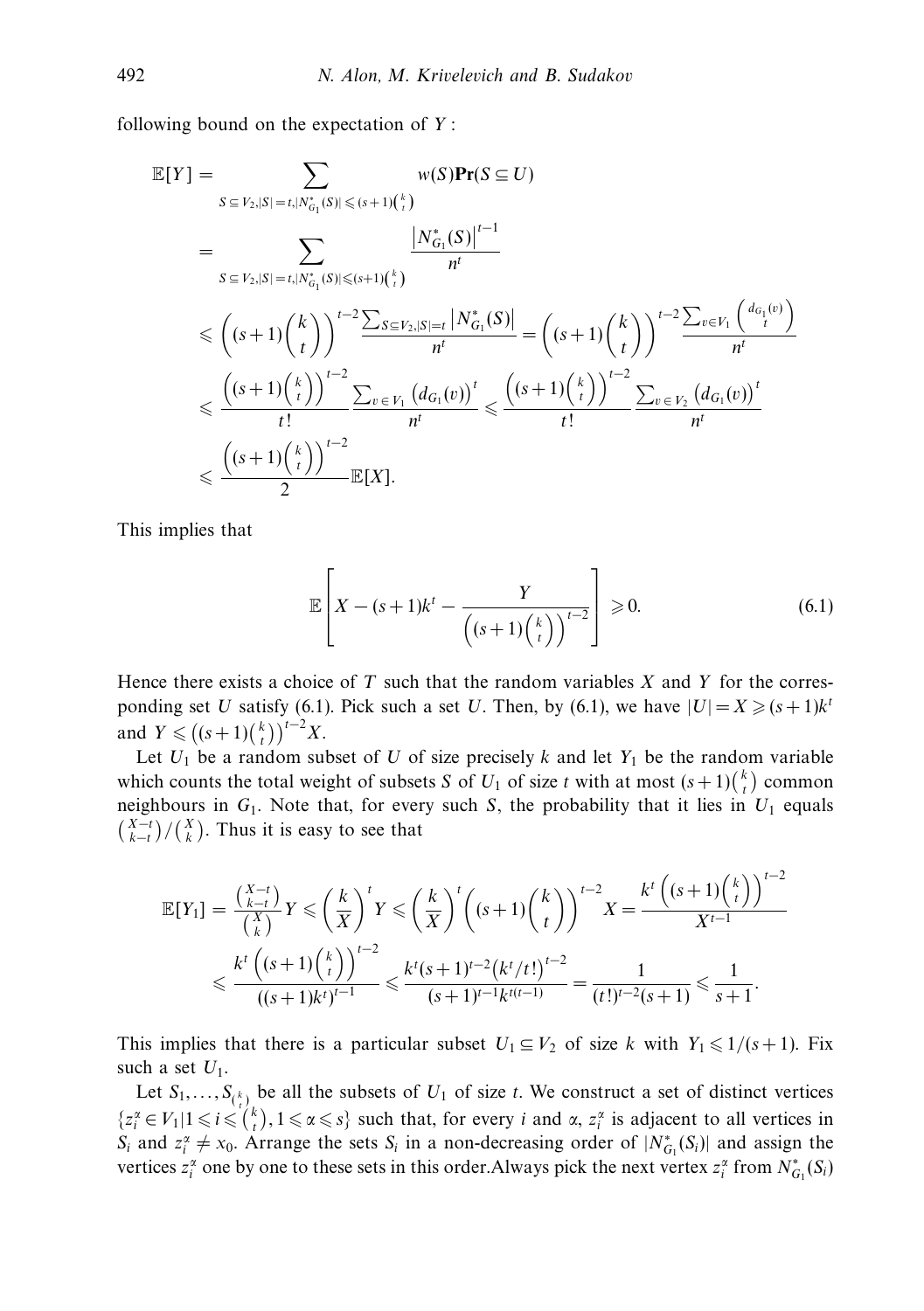such that it is different from all previous vertices and *x*0. Note that if this greedy procedure fails at step  $r, 1 \leq r \leq {k \choose t}$ , then clearly the set  $S_r$  has  $|N^*_{G_1}(S_r)| < rs + 1 < (s+1){k \choose t}$ . Also, by definition, we have that  $|N^*_{G_1}(S_i)| \leq |N^*_{G_1}(S_r)|$  for all  $i < r$ . Thus we obtain a contradiction, since

$$
\frac{1}{s+1} \geq Y_1 = \sum_{S_i, |N^*_{G_1}(S_i)| \leqslant (s+1) {k \choose t}} \frac{1}{|N^*_{G_1}(S_i)|} \geqslant \frac{r}{|N^*_{G_1}(S_r)|} > \frac{r}{sr+1} \geqslant \frac{1}{s+1}.
$$

Finally, recall that  $x_0$  is adjacent to all the vertices in *U* and hence also to all the vertices in  $U_1$ . Thus  $x_0$  together with the vertices in  $U_1$  and the vertices  $\{z_i^{\alpha}\}\$  form a copy of  $\mathbf{L}_{t}^{k,s}$ . This completes the proof of the theorem. П

#### **7. Concluding remarks**

**(1)** A topological copy of a graph *H* is any graph obtained from *H* by replacing each edge by a simple path, where all these paths are internally vertex-disjoint. A 1-subdivision of *H* is the topological copy of *H* obtained by replacing each edge of *H* by a path of length 2.

In [10] Erdős asked whether any graph on *n* vertices with  $c_1n^2$  edges contains a 1subdivision of  $K_m$  with  $m = c_2 \sqrt{n}$  for some positive  $c_2$  depending on  $c_1$ . We note that the results in [6], as well as those in [18], imply that any such graph contains a topological copy of  $K_{c_3\sqrt{n}}$ , but this copy is not necessarily a 1-subdivision.

However, the existence of a 1-subdivision of the required size follows immediately from Theorem 6.1 with  $t = 2$ ,  $s = 1$  and  $k = \Theta(\sqrt{n})$ . A similar result can also be derived from the main result of [8], and can also be proved directly from the reasoning in the proof of Lemma 2.1 here. In fact, it is not difficult to show that, for any fixed positive *c* and *δ*, there is a positive  $c' = c'(c, δ)$ , such that any graph on *n* vertices with at least  $n^{1/2 + δ}$ vertices of degree at least *cn* each contains a set of at least <sup>√</sup>*<sup>n</sup>* vertices so that each pair has at least *c'n* common neighbours. This clearly implies that any such graph contains a 1-subdivision of  $K_m$  for any *m* satisfying  $m + \binom{m}{2} \leq c'n$ .

**(2)** As mentioned in Section 4, our estimate in Theorem 4.1 is nearly tight for some bipartite graphs *H*. It seems, however, that this estimate is far from being tight for graphs *H* with a large chromatic number. We conjecture that  $r(H,K_m) \leq m^{O(r)}$  for every fixed graph *H* with maximum degree *r* and all sufficiently large *m*. Note that Theorem 4.1 implies merely  $r(H,K_m) \leq m^{O(r^2)}$  for this case.

**(3)** The assertion of Theorem 5.2 can be extended to graphs with bounded chromatic number, combining our ideas here with the techniques in [20]. We omit the details.

**(4)** The proof of Theorem 6.1 implies a similar estimate for the Turan number of the ´ graph  $\hat{\mathbf{L}}_t^{k,s}$  obtained from  $\mathbf{L}_t^{k,s}$  by replacing the vertex  $x_0$  by an independent set of *t* vertices with the same neighbours. This is because the set  $T$  in the proof can be chosen with no repetitions.